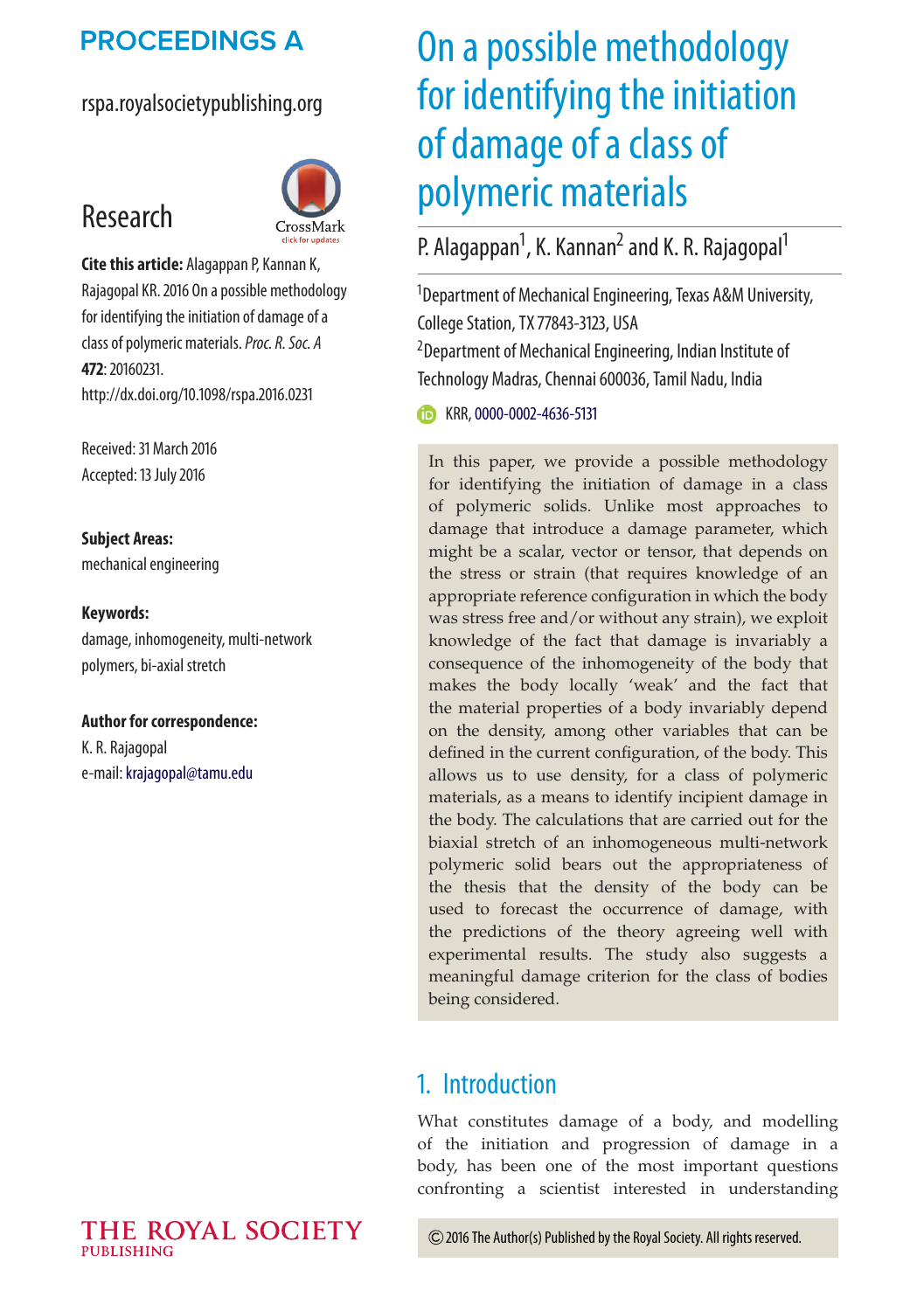the underlying mechanisms that lead to the deterioration of a body with respect to its desired performance characteristics. A simple identification within the context of mechanical issues of what constitutes damage would be the degradation and the deterioration in the performance of the body during a process that it is subject to, that is, the inability of the body to continue performing in a certain expected manner. However, it is possible that while one aspect of the body's behaviour is worsening, its response with regard to another aspect of its response characteristics might be improving. For instance, while the load carrying capacity might decrease, the body's electrical or thermal conductivity could possibly increase. Thus, in talking about a body undergoing damage, we ought to clearly delineate which aspect of its behaviour or property is deteriorating. The kind of damage that one is interested in might also depend on the class of materials under consideration and thus the criterion for defining damage might change considerably from one class of materials to another. Polymers and metals need not suffer the same type of damage as the physical mechanisms underlying their response characteristics are different. For instance, while metals usually expand when heated large classes of polymers contract. Thus, one cannot treat a very large class of materials under the same umbrella as far as damage is concerned. This paper is concerned with a certain class of damage suffered by polymers owing to degradation in their load carrying capacity that is a consequence of network scission.

Even within the context of a specific body, damage/failure criteria can depend on the class of processes that a body is subject to. Thus, for instance, while a decrease in density and the attendant inability of a body to withstand loads might be appropriate when considering the tension of certain bodies, such a criterion based on density might be inappropriate in the same body undergoing compression wherein the density might increase but the body might yet fail owing to a totally different mode to failure. Thus, a single damage criterion cannot be used even in the case of a specific class of bodies. It is also important to bear in mind that a criterion based on changes in density will not be appropriate if one is concerned with small deformations as density changes during such deformations will be small. Here, we are primarily interested in problems wherein damage occurs owing to a decrease in the density of the polymer which is undergoing sufficiently large deformations that allows for sufficiently large changes in the density and volume of the body under consideration.

Damage is often times modelled by assuming rather ad hoc internal variables, which could be scalar, vector or tensor, which often times do not necessarily have meaningful physical significance. The initiation and the progression of the damage are also invariably prescribed in an ad hoc manner in terms of these damage variables. Parameters that qualify and quantify damage, especially within the context of a mechanical perspective, depend on the stress, strain or other kinematical variables through their invariants and herein lies a serious shortcoming. Given a body in a particular configuration, we do not know if it is stress free or if it has undergone a permanent set, that is whether it is strained with respect to some other unstrained or unstressed state. That is, what is perceived by an experimentalist as the initial configuration of a body could be in a stressed or strained state with respect to some previous configuration. Thus, if a damage parameter depends on the stress or strain, the fact that a body in question might already be in a stressed or strained state makes such a parameter an useless measure. On the other hand, if damage were to depend on quantities (properties of the body) that are unambiguously determined from information concerning its value purely in the current state, then such a measure of damage would be a meaningful measure. In this study, we provide a possible methodology to identify the onset of damage for a class of polymeric materials by assuming that damage depends on the current density of the body. However, before discussing this methodology, we shall discuss another aspect concerning damage that is often given the short shrift in practically all studies devoted to damage.

A rather strange circumstance with regard to most of the models currently in vogue is that they assume that the body is homogeneous and the causative agent for damage being the stress or the strain. This not true to the physics of the situation. *Damage invariably occurs owing to local inhomogeneities in a body*. The body is weaker at certain locations owing to some defect that exists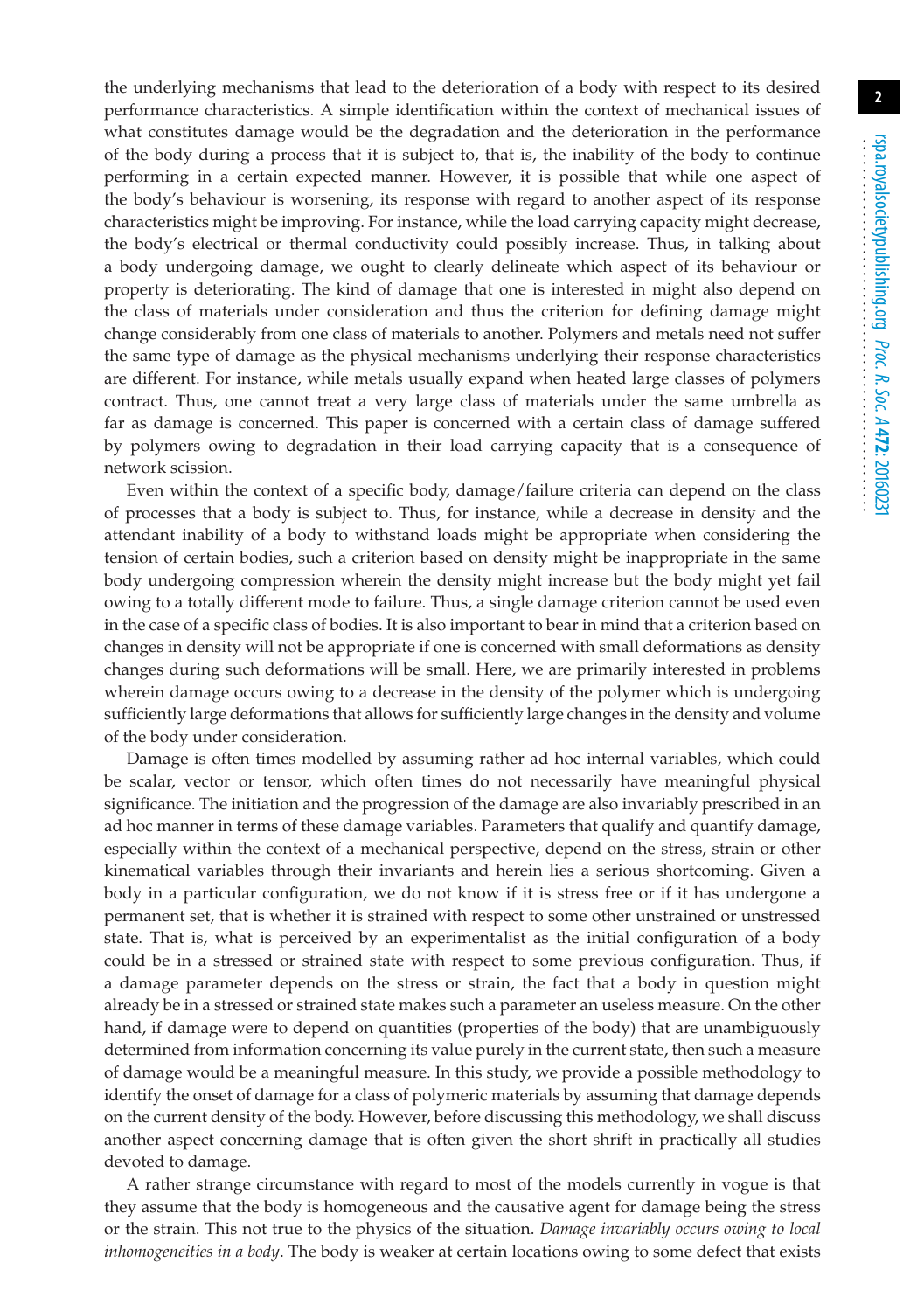at the microscopic level. Thus, the proper study of damage necessarily requires one to model the body under consideration as an inhomogeneous body. This is the point of view adopted in this paper. Once one adopts such a perspective, the study of damage in bodies, at least for a class bodies, becomes quite simple.

It would be appropriate at this juncture to mention that there have been several studies of multi-network polymers wherein one allows for scission and reformation of network junctions (see [\[1](#page-17-0)[–8\]](#page-17-1)). One could view scission as damage and the formation of new networks as a possible healing process. These studies, however, concern the mixture of two networks, each with different material properties that can allow for a deterioration in load carrying capacity, but the damage is not due to the density being lower in a small neighbourhood belonging to the body, namely damage as a consequence of inhomogeneity. Of course, one could generalize those multinetwork approaches to include the possibility of local density variations. Using the multi-network approach and scission and reformation as the basis for damage, Rajagopal *et al.* [\[9\]](#page-17-2) and Puglisi & Saccomandi [\[10\]](#page-17-3) studied damage in rubber-like materials. Another way in which damage has been modelled that is similar in spirit to multi-network theory is when one considers the body undergoing damage as comprising two 'phases': a soft phase and a hard phase. Using such an approach, Tommasi *et al.* [\[11\]](#page-17-4) carried out an interesting study of the damage and self-healing of spider silks. They took into account the breaking of the hydrogen bonds in the material that leads to the softening of the material. However, such an approach yet requires one to specify an activation threshold and a transition threshold. That is, one needs to specify the strain at which the hydrogen bond breaks and this is an ad hoc specification as assuming that the breaking occurs at a different strain will lead to different results. In fact, a similar approach of a mixture of soft and hard phases was used much earlier by Kratochvil *et al.* [\[12\]](#page-17-5) to study the elastic–plastic response of materials where one could think of the onset of plasticity as damage but once again one has to specify when the plastic response is to be activated by a specification of an activation strain. The important aspect that one has to bear in mind is that the initiation of damage in all the above-mentioned approaches depends on the specification of a strain that requires one to know a configuration in which the body was strain free and from which an absolute measure of strain can be based. Unfortunately, one is usually presented with a specific specimen in a specific configuration and one does not know the history of the body and whether it has already undergone a permanent set. Unlike these studies, the present one however does not depend on the specification of knowing a stress free or strain free state from which thresholds for the strain or stress can be given, the damage being merely a consequence of the inhomogeneity of the body and properties of the body in the current state.

In this paper, we shall be concerned with damage that occurs in polymers owing to the scission of the network junctions with attendant changes in the density of the material. Such a situation can be observed in the stretching of polymeric bodies where locally the density falls to such an extent that the body ultimately bursts. In fact, in many situations, such as the inflation of a balloon, one can actually see a local region that undergoes a significant change in the density and ultimately bursts. Yet another example of the precipitous fall in the local density followed by a significant increase in the local volume that leads to a catastrophic burst that is observed in aneurysms. Similarly, there are a variety of problems involving structures where there is a dramatic fall in the density, triggering the onset of the collapse of the structure.

Phenomenon such as scission of the networks is entropy producing and dissipative.<sup>1</sup> However, as long as the dissipation associated with the scission is insignificant, we can ignore it, and model such bodies as elastic. However, when sufficient number of the network junctions break and the body is 'damaged', the body invariably ceases to be 'elastic' in its original sense. The body might continue to respond from a new natural state, the damaged state, as an elastic body, in

<sup>&</sup>lt;sup>1</sup>Most rubber-like materials and polymers are not elastic. While under certain circumstances they can be approximated as elastic bodies, there is an erroneous opinion that filled rubber and rubber-like materials can be described, while they undergo large deformation, as elastic bodies. This has led to numerous incorrect attempts to describe a phenomenon such as the Mullins effect within the context of elasticity. Much of the experimental data on rubber-like materials is restricted to merely loading and one ought not to construe that such bodies are elastic as it only by unloading the body one recognizes the extent of inelasticity of the body.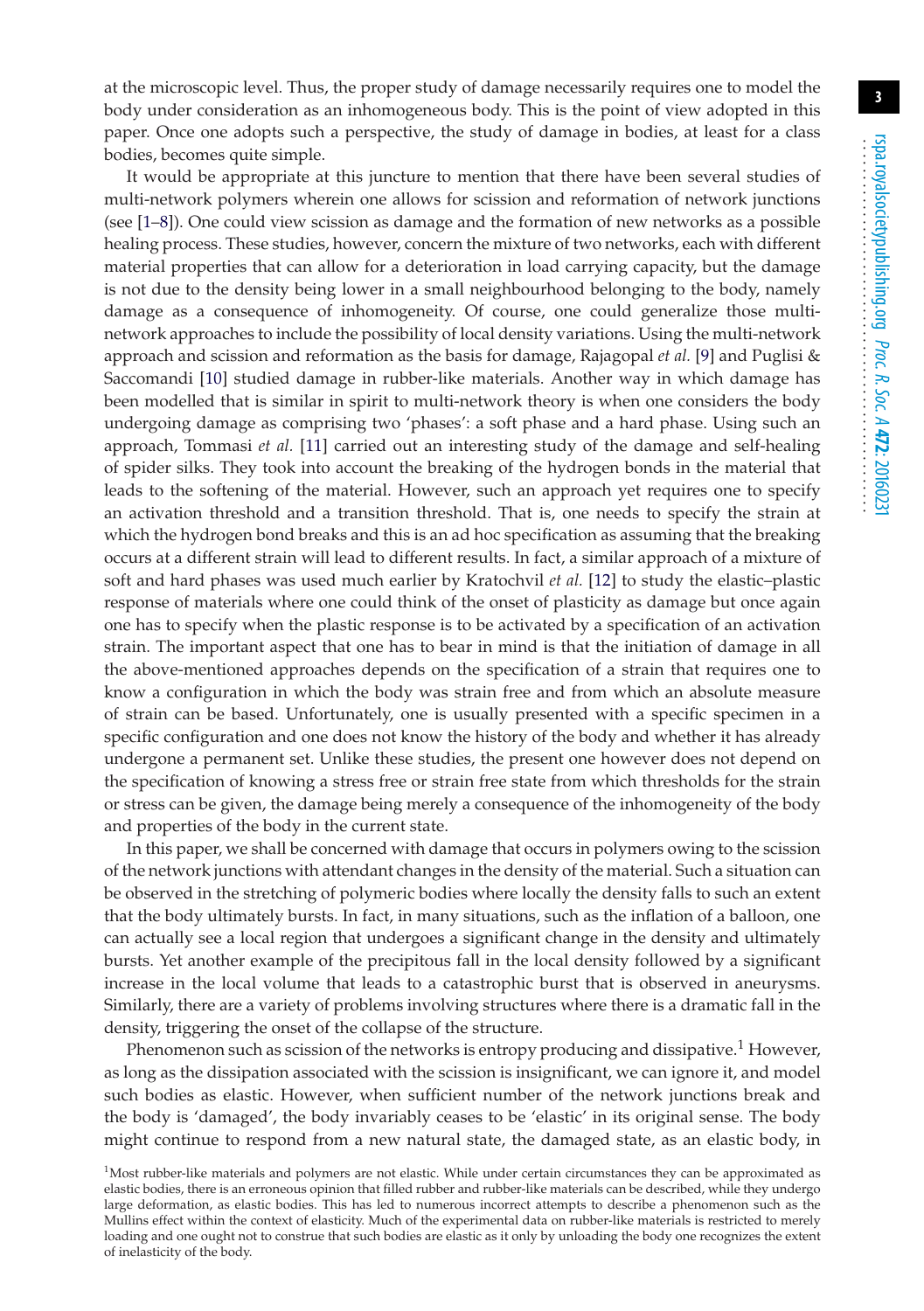an approximate sense, until further significant damage occurs. It is necessary to recognize that a body that is undergoing damage cannot be modelled as the same elastic body prior to the damage, after it has been damaged.

In fact, most constitutive relations are valid only for a small range of processes that a body is subject to. In a certain range, the body could respond in a manner that can be described by a constitutive relation for elastic bodies that however on further deformation beyond the range wherein it is elastic could behave inelastically. That is, there is a domain of process classes where a particular model is valid. This point cannot be overemphasized.

The thesis of the paper is that damage in a large class of materials can be described in an elegant and simple manner without resorting to unnecessary internal variables such as damage parameters. If the material properties depend on the density and if they change in such a manner that the load carrying capacity diminishes, so that it is unable to perform as intended, we can consider it as being damaged. The damage criterion which this study suggests, and which seems eminently reasonable from a physical standpoint is the assignment of the initiation of damage when the derivative of the norm of the current value of the stress with respect to the density, at the point of interest starts decreasing. Interestingly, this criterion is in keeping with experimental results as explained in detail later. In this study, we find that a slight increase in the far-field nominal stretch leads to a dramatic increase in the determinant of the deformation gradient at the location where the density is initially lower to start with, which in virtue of the conservation of mass implies a significant change in the density that we find leads to a steep drop in the load carrying capacity. Once the body is damaged it will not respond along the same response curve (elastically). But we do carry our simulation after damage as though the body yet responds elastically as we do not carry any unloading of the body. We plan to develop a more complete ala plasticiy. We specifically consider the density of the body in the reference configuration to be a function of the particles in the reference configuration, and we allow it to vary so that in a very small region within the body, say a circular domain whose radius is one-thousandth of a characteristic length associated with the body, the density is approximately 50% or 30% of the far-field density.

We consider two classes of models, first a generalization of a compressible neo-Hookean model and second a generalization of a model owing to Gent [\[13\]](#page-17-6). We note in both classes of models, the damage criterion makes good sense, and the values of stretch when damage occurs agrees well with the experiments of Gent [\[13\]](#page-17-6). We then subject the body, in our case, a layer, to biaxial stretch. We note that as the body is deformed, the current density of the body decreases, disproportionately larger in the small region that was initially less dense, than the rest of the body, with a tremendous increase in the local volume (that is the determinant of the deformation gradient) incipient to the bursting at the location.

### 2. Preliminaries

Let **x** denote the current position of a particle in the deformed body which is at **X** in a reference configuration, which is the configuration at which the body was given to the observer. Let  $x =$  $\chi$ (*X*, *t*) denote the motion<sup>2</sup> of a particle and let us denote the displacement by

$$
\mathbf{u} := \mathbf{x} - \mathbf{X}.\tag{2.1}
$$

The displacement gradients ∂**u**/∂**X** and ∂**u**/∂**x** are given by

$$
\frac{\partial \mathbf{u}}{\partial \mathbf{X}} = \nabla_{\mathbf{X}} \mathbf{u} = \mathbf{F} - \mathbf{I}
$$
 (2.2)

and

$$
\frac{\partial \mathbf{u}}{\partial \mathbf{x}} = \nabla_{\mathbf{x}} \mathbf{u} = \mathbf{I} - \mathbf{F}^{-1},\tag{2.3}
$$

<sup>&</sup>lt;sup>2</sup>The motion of particle depends on the choice of the reference configuration and we represent it as  $\mathbf{x} = \chi_{k}(\mathbf{X}, t)$ . We shall however dispense with the suffix κ*<sup>R</sup>* as it is rather cumbersome. In the definition of a Cauchy elastic body given through equation (2.8) that follows, the function as well as all the arguments should have suffix κ*R*.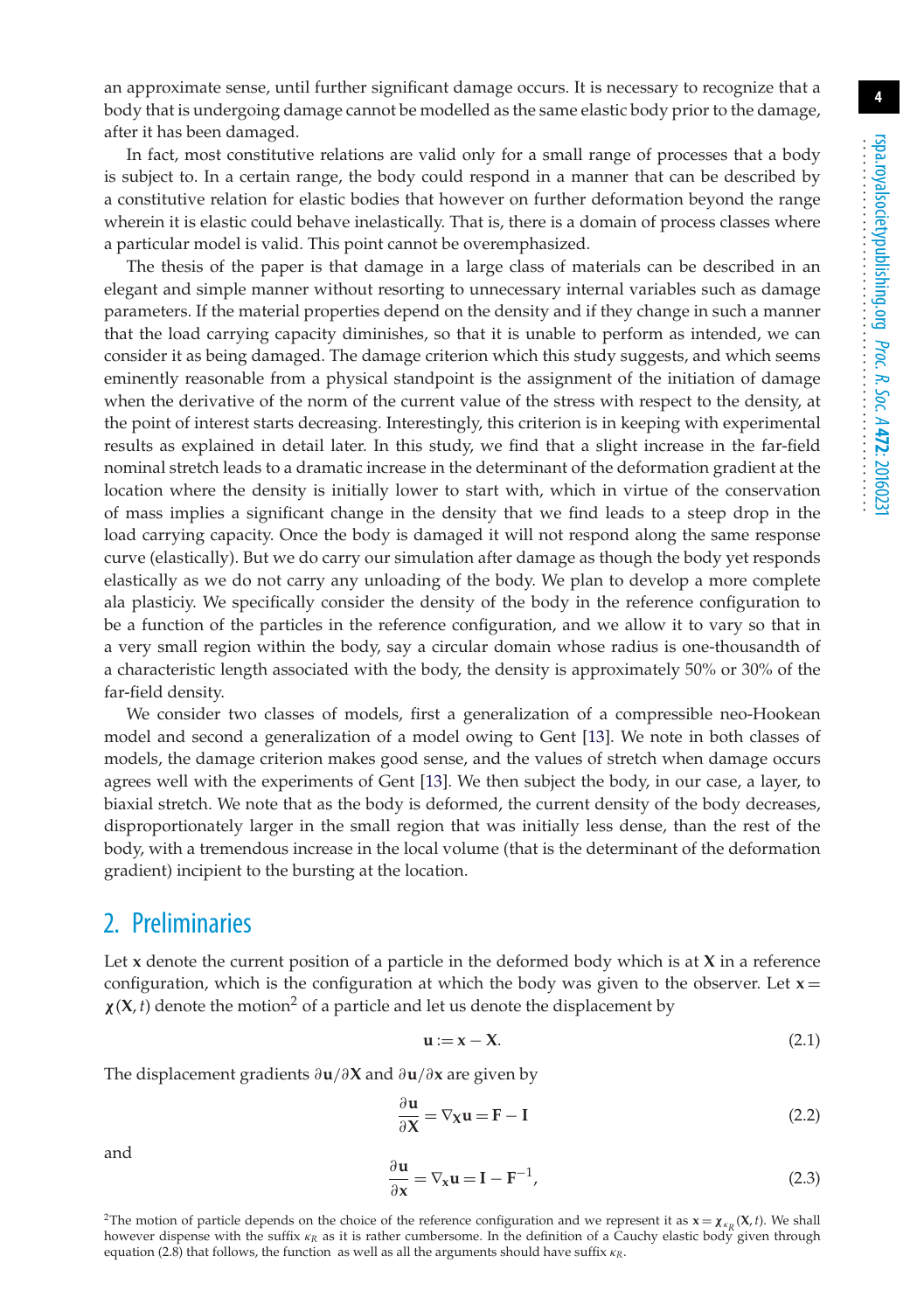where **F** is the deformation gradient defined through

$$
\mathbf{F} = \frac{\partial \mathbf{\chi}}{\partial \mathbf{X}}.\tag{2.4}
$$

The Cauchy-Green tensors<sup>3</sup> **B** and **C** are defined through

$$
\mathbf{B} := \mathbf{F}\mathbf{F}^{\mathrm{T}} \quad \text{and} \quad \mathbf{C} := \mathbf{F}^{\mathrm{T}}\mathbf{F}.\tag{2.5}
$$

The unimodular tensors  $C$  and  $\bar{B}$  are defined through

$$
\bar{\bar{\mathbf{C}}} := \det \mathbf{F}^{-2/3} \mathbf{C} \quad \text{and} \quad \bar{\bar{\mathbf{B}}} := \det \mathbf{F}^{-2/3} \mathbf{B}.
$$
 (2.6)

and their corresponding first principal invariants of are  $I_1 = \text{tr } \bar{C} = \text{tr } \bar{B}$ . The Green–St. Venant strain **E** and the Almansi–Hamel strain **e** are defined through

$$
E := \frac{1}{2}(C - I) \quad \text{and} \quad e := \frac{1}{2}(I - B^{-1}). \tag{2.7}
$$

A body is said to be Cauchy elastic ([\[15](#page-17-7)[,16\]](#page-17-8)) if the Cauchy stress **T** in the material can be expressed as

$$
\mathbf{T} = \mathbf{T}(\rho, \mathbf{F}, \mathbf{X}).\tag{2.8}
$$

We shall denote by the  $\|T\|$  the usual Frobenius trace norm for tensors. We shall later use the variation of this norm with the density to introduce the notion of damage. The most general compressible homogeneous isotropic Cauchy elastic body (see [\[15](#page-17-7)[–17\]](#page-17-9)) is defined through

$$
\mathbf{T} = \delta_1 \mathbf{I} + \delta_2 \mathbf{B} + \delta_3 \mathbf{B}^2, \tag{2.9}
$$

where  $\delta_i$ , $i = 1, 2, 3$  depend on  $X$ , $\rho$ ,tr**B**,tr**B**<sup>2</sup> and tr**B**<sup>3</sup>.

One of the bodies that we consider is a generalization of the compressible neo-Hookean body that is a special subcase of (2.9) and takes the following form

$$
\mathbf{T} = K_0(\mathbf{X}) \frac{(\det \mathbf{F} - 1)}{(\det \mathbf{F})^3} \mathbf{I} + \mu_0(\mathbf{X}) \frac{1}{\det \mathbf{F}} \det \bar{\mathbf{B}},
$$
\n(2.10)

where  $\mu_0(\mathbf{X})$ /det **F** and  $K_0(\mathbf{X})$ /det  $\mathbf{F}^3$  are the shear and bulk moduli,<sup>4</sup> which decrease with increase in det **F**.

Before solving the equations, we proceed by choosing an appropriate length scale to nondimensionalize the constitutive equation. The main reason for non-dimensionalizing is to study in a systematic fashion the effect of the various parameters that affect the response of the body. The equations are non-dimensionalized using a characteristic length scale *L* (the length of the layer under consideration) and modulus  $K_1: u = L\bar{u}$ ,  $v = L\bar{v}$ ,  $w = L\bar{w}$  and  $T = K_1\bar{T}$ . The final non-dimensionalized equation is given by

$$
\overline{\mathbf{T}} = \frac{K_0(\overline{\mathbf{X}})}{K_1} \frac{(\det \overline{\mathbf{F}} - 1)}{(\det \overline{\mathbf{F}})^3} \mathbf{I} + \frac{\mu_0(\overline{\mathbf{X}})}{K_1} \frac{1}{\det \overline{\mathbf{F}}} \operatorname{dev} \overline{\mathbf{B}}.
$$
 (2.11)

The material parameters used to describe the above model are given in [table 1.](#page-5-0)

The second model that we consider is a generalization of a model due to Gent, which is a Green elastic body. Truesdell [\[14\]](#page-17-10) introduces a Green-elastic material [\[18](#page-17-11)[,19\]](#page-17-12) in the following manner: the response of a body is perfectly elastic if for coordinates  $X^{\alpha}$ , referred to a certain natural state, there

<sup>3</sup>Various measures of deformation have been introduced, the interested reader can find a discussion of the same in Truesdell [\[14\]](#page-17-10).

<sup>&</sup>lt;sup>4</sup>By operating the trace operator on both sides of equation (2.10), it is easy to see that Mean normal stress/det  $F - 1 =$  $K/(det F)^3$ .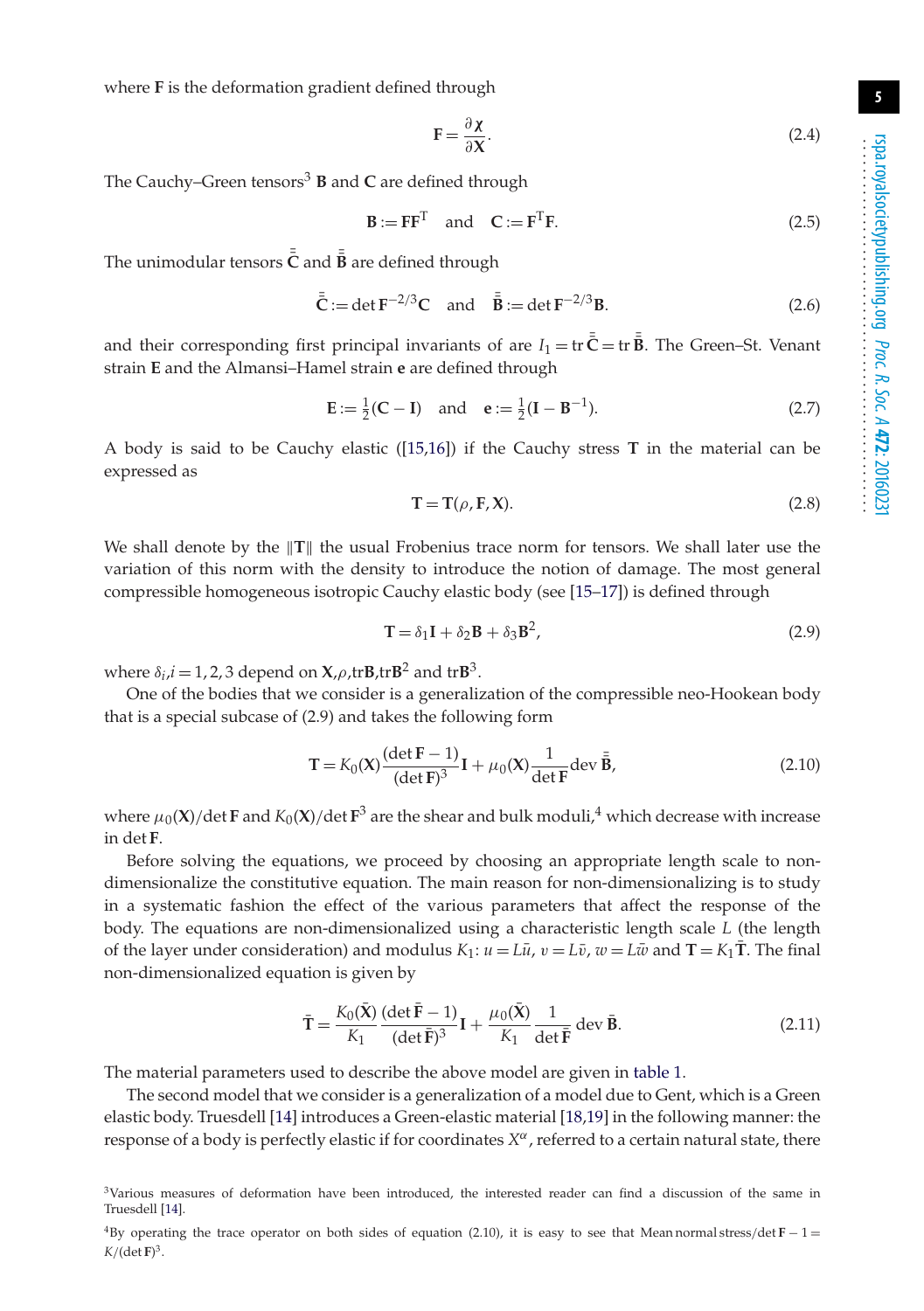#### <span id="page-5-0"></span>Table 1. Material parameters.

| <b>parameters</b> |                                          |
|-------------------|------------------------------------------|
|                   | smoothened Heaviside function (figure 4) |
| $\mu_{0}$         | $102$ $\Omega$ <sub>0</sub>              |
|                   | $100(1 - \exp(-8\omega_0))\mu_0$         |
|                   |                                          |

exists a stored energy  $\Sigma$  of the form

$$
\Sigma = \Sigma(X^{\alpha}, G_{\alpha\beta}, g_{ij}, \rho, X^{\alpha}_{j}), \qquad (2.12)
$$

where  $G_{\alpha\beta}$  and  $g_{ii}$  are respectively the appropriate metric tensors and the stored energy  $\Sigma$  is such that

$$
\frac{\rho}{\rho_{\rm R}}\dot{\Sigma} = T^i_j D^j_{i'}
$$
\n(2.13)

where  $\rho_R$  is the density in the reference configuration. The above, in direct notation, would read

$$
\Sigma = \Sigma(\rho, \mathbf{F}, \mathbf{X}),\tag{2.14}
$$

with

$$
\frac{\rho}{\rho_{\rm R}}\dot{\Sigma} = \mathbf{T} \cdot \mathbf{D}.\tag{2.15}
$$

Accordingly, we shall assume that the stored energy associated with a compressible, inhomogeneous isotropic Green elastic material to be

$$
\Sigma = -\frac{\mu_0(\mathbf{X})}{(\det \mathbf{F})^{n(\mathbf{X})}} \frac{I_m(\mathbf{X}) - 3}{2} \log \left( 1 - \left( \frac{I_1 - 3}{I_m(\mathbf{X}) - 3} \right) \right) + \frac{K_0(\mathbf{X})}{(\det \mathbf{F})^{n(\mathbf{X})}} \left( I_3^{\nu(\mathbf{X})} + \frac{1}{I_3^{\nu(\mathbf{X})}} - 2 \right), \tag{2.16}
$$

where  $\mu_0(\mathbf{X})$  and  $K_0(\mathbf{X})$  are the shear and bulk moduli,  $I_m$  is the stretch limit,  $\nu$  is the volumetric exponent and  $n$  is exponent related to the extent of degradation of the material modulus.

It is a fairly common practice to partition the stored energy into a distortional and a volumetric part [20,21]. Gent [13] introduced a stored energy function for rubber-like materials wherein a finite stretch limit of cross-linked polymeric materials are taken into account. The rubber was assumed to be a homogeneous, isotropic, incompressible Green elastic body. Our stored energy cannot be split into a purely distortional and volumetric part as the det F appears in both the terms, that is there is a nonlinear coupling between both the distortional and dilatational deformations. The first term of equation (2.16) has the same structure as that introduced by Gent except for the fact that it is inhomogeneous, and the modulus is made to decrease with an increase in det F. Note that this term becomes infinitely large as  $I_1$  approaches the stretch limit  $I_m$ . The second term becomes infinitely large as (det F)  $\rightarrow$  0. Further, the stored energy is 0 when the deformation gradient is I.

The Cauchy stress of the body takes the form

$$
T = \frac{\mu_0(X)}{(\det F)^{n(X)+1}} \frac{1}{(1 - ((I_1 - 3)/(I_m(X) - 3)))} \left[ \bar{\mathbf{B}} - \frac{1}{3} \operatorname{tr}(\bar{\mathbf{B}}) \mathbf{I} \right]
$$
  
+ 
$$
\frac{n(X)\mu_0(X)}{2(\det F)^{n(X)+1}} (I_m(X) - 3) \log \left( 1 - \left( \frac{I_1 - 3}{I_m(X) - 3} \right) \right) \mathbf{I}
$$
  
+ 
$$
\frac{K_0(X)\nu(X)}{(\det F)^{n(X)}} \left[ I_3^{v(X)-1} - \frac{1}{I_3^{v(X)+1}} \right] \mathbf{I} - \frac{n(X)K_0(X)}{(\det F)^{n(X)+1}} \left[ I_3^{v(X)} + \frac{1}{I_3^{v(X)}} - 2 \right] \mathbf{I}.
$$

Note that the Cauchy stress vanishes when the deformation gradient is I. Similar to the earlier model, we non-dimensionalize the above expression using the characteristic length scale L and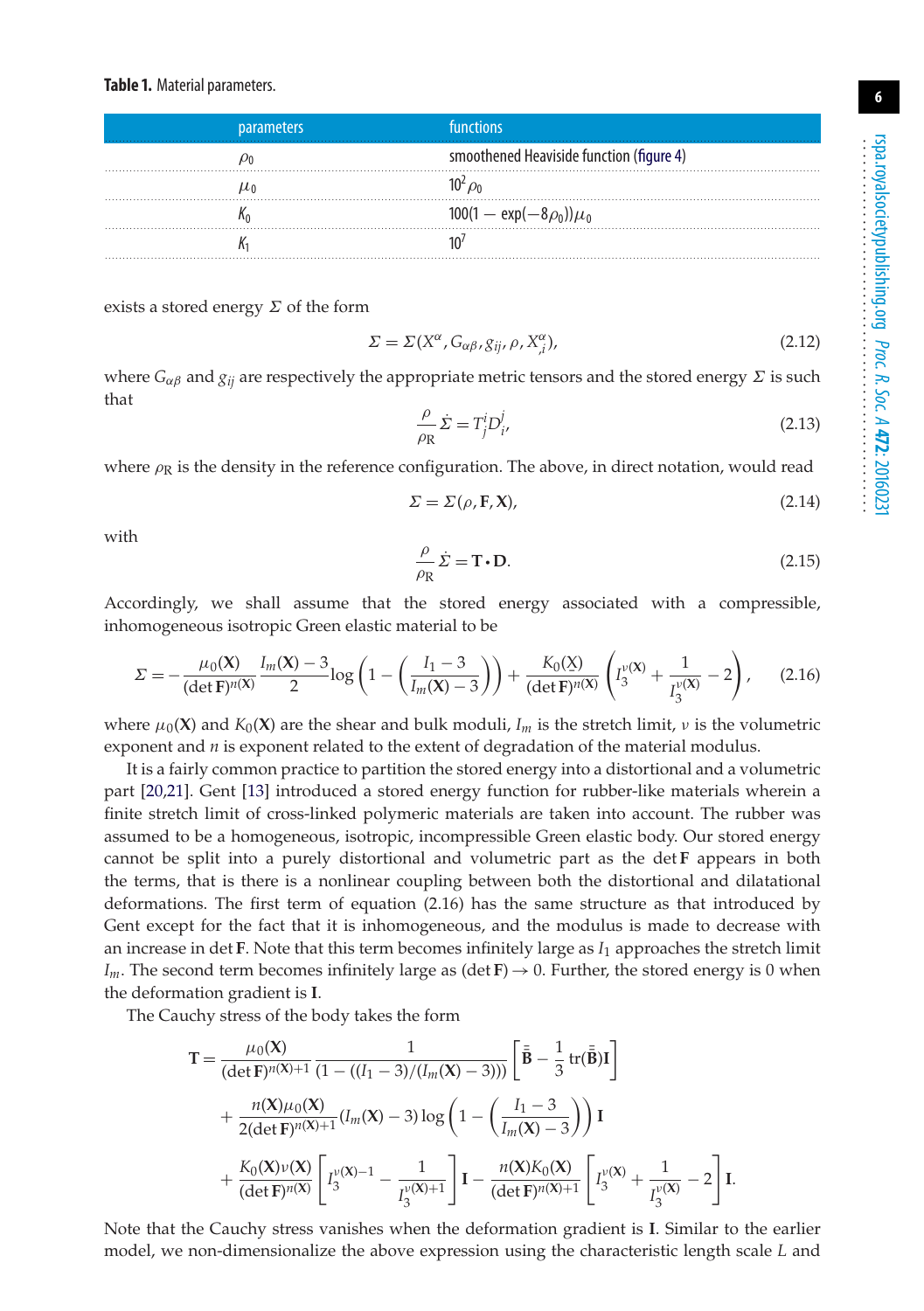$\overline{7}$ 



<span id="page-6-0"></span>**Figure 1.** Material parameters variation. (a) Variation of  $\nu$  and (b) Variation of  $I_m$ .

Table 2. Material parameters.

<span id="page-6-1"></span>

| parameters | <b>functions</b>                                 |
|------------|--------------------------------------------------|
|            | smoothened Heaviside function (figure 4)         |
|            | $10^{2} \rho_0$                                  |
|            | $10^4$ $\Omega$ <sub>0</sub>                     |
|            | smoothened piecewise linear function (figure 1a) |
|            | smoothened piecewise linear function (figure 1b) |
|            |                                                  |
|            |                                                  |

modulus  $K_1$ :  $u = L\bar{u}$ ,  $v = L\bar{v}$ ,  $w = L\bar{w}$  and  $\mathbf{T} = K_1\bar{\mathbf{T}}$ .

$$
\overline{\mathbf{T}} = \alpha_1 [\overline{\mathbf{B}} - \frac{1}{3} \operatorname{tr}(\overline{\mathbf{B}}) \mathbf{I}] + [\alpha_2 + \alpha_3 - \alpha_4] \mathbf{I}, \tag{2.17}
$$

where

$$
\alpha_{1} = \frac{\mu_{0}(\bar{\mathbf{X}})}{K_{1}(\det \bar{\mathbf{F}})^{n(\bar{\mathbf{X}})+1}} \frac{1}{(1 - ((I_{1} - 3)/(I_{m}(\bar{\mathbf{X}}) - 3)))}
$$

$$
\alpha_{2} = \frac{n(\bar{\mathbf{X}})\mu_{0}(\bar{\mathbf{X}})}{2K_{1}(\det \bar{\mathbf{F}})^{n(\bar{\mathbf{X}})+1}} (I_{m}(\bar{\mathbf{X}}) - 3) \log \left(1 - \left(\frac{I_{1} - 3}{I_{m}(\bar{\mathbf{X}}) - 3}\right)\right)
$$

$$
\alpha_{3} = \frac{K_{0}(\bar{\mathbf{X}})\nu(\bar{\mathbf{X}})}{K_{1}(\det \bar{\mathbf{F}})^{n(\bar{\mathbf{X}})}} \left[\frac{I_{3}^{\nu(\bar{\mathbf{X}})-1}}{I_{3}^{\nu(\bar{\mathbf{X}})+1}} - \frac{1}{I_{3}^{\nu(\bar{\mathbf{X}})+1}}\right]
$$

$$
\alpha_{4} = \frac{K_{0}(\bar{\mathbf{X}})n(\bar{\mathbf{X}})}{K_{1}(\det \bar{\mathbf{F}})^{n(\bar{\mathbf{X}})+1}} \left[\frac{I_{3}^{\nu(\bar{\mathbf{X}})} + \frac{1}{I_{3}^{\nu(\bar{\mathbf{X}})}} - 2}{I_{3}^{\nu(\bar{\mathbf{X}})} - 2}\right]
$$

and

The material parameters used in this study are shown in table 2.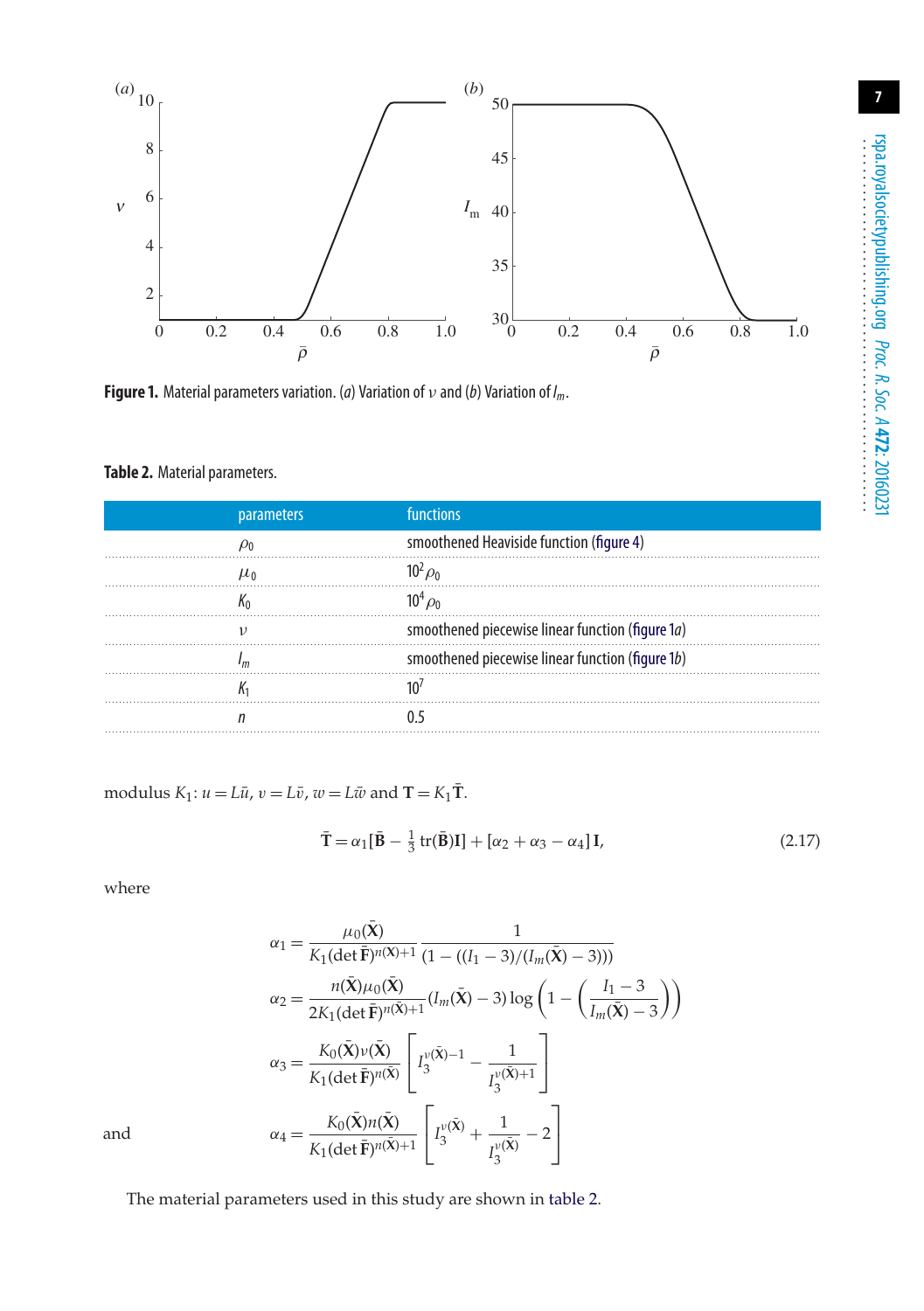<span id="page-7-0"></span>Table 3. Material parameters for three-dimensional simulation.

| parameters | <b>functions</b>                         |
|------------|------------------------------------------|
|            | smoothened Heaviside function (figure 4) |
|            | $103$ $\rho_0$                           |
|            |                                          |
|            |                                          |

# 3. Biaxial stretch of an inhomogeneous elastic sheet of finite thickness: three-dimensional solution

Let us consider a square plate of side L and thickness 0.0001L in a three-dimensional Cartesian coordinate system. The reference density  $(\bar{\rho}_0)$  is constant over a large region and it is allowed to vary in small circular region at the centre of the square plate (see figure 4 where  $\bar{\rho}_{min} = 0.5$ ), i.e. the inhomogeneity is modelled by a smoothened Heaviside function. Because this region is circular, we use the symmetry condition to consider only one quarter of the plate and the whole thickness for the further analysis. The initial density profile variation along the y-axis can be seen in figure 4.

The non-dimensionalized X, Y and Z component of displacements are assumed to be  $\bar{u}(X, Y, Z)$ ,  $\bar{v}(X, Y, Z)$  and  $\bar{w}(X, Y, Z)$ . The neo-Hookean plate is subjected to a biaxial stretch of 2. The boundary condition are as follows

$$
\bar{u}(1, Y, Z) = 1 \quad \forall \ 0 \le Y \le 1 \ \& \ 0 \le Z \le 0.0001;
$$
\n
$$
\bar{v}(X, 1, Z) = 1 \quad \forall \ 0 \le X \le 1 \ \& \ 0 \le Z \le 0.0001;
$$
\n
$$
\bar{P} \cdot \mathbf{N} = 0 \quad \forall \ 0 \le X \le 1 \ \& \ 0 \le Y \le 1 \ \& \ Z = 0, 0.0001;
$$

and the symmetry conditions are

$$
\bar{u}(0, Y, Z) = 0 \quad \forall \ 0 < Y < 1 \ \& \ 0 < Z < 0.0001;
$$
\n
$$
\bar{v}(X, 0, Z) = 0, \quad \forall \ 0 < X < 1 \ \& \ 0 < Z < 0.0001,
$$

where  $\bar{P}$  is the first Piola–Kirchoff stress. The three-dimensional equilibrium equations, in the absence of body forces, are

$$
\frac{\partial \bar{P}_{XX}}{\partial X} + \frac{\partial \bar{P}_{XY}}{\partial Y} + \frac{\partial \bar{P}_{XZ}}{\partial Z} = 0,
$$
\n(3.1)

$$
\frac{\partial \bar{P}_{YX}}{X} + \frac{\partial \bar{P}_{YY}}{\partial Y} + \frac{\partial \bar{P}_{YZ}}{\partial Z} = 0
$$
\n(3.2)

$$
\frac{\partial \bar{P}_{ZX}}{\partial X} + \frac{\partial \bar{P}_{ZY}}{\partial Y} + \frac{\partial \bar{P}_{ZZ}}{\partial Z} = 0.
$$
 (3.3)

and

The constitutive relation for the Cauchy stress given in equation (2.10) and the relation between Cauchy stress and first Piola stress is given by

$$
\bar{\mathbf{P}} = (\det \bar{\mathbf{F}}) \bar{\mathbf{T}} \bar{\mathbf{F}}^{-T}.
$$
 (3.4)

We use equation  $(2.10)$  and equations  $(3.1)$ – $(3.4)$  to solve for the displacements components. The material parameters used for the three-dimensional analysis are shown in table 3. Figure 2 shows the displacement  $(\bar{w})$  in the 'Z'-direction along the thickness at the centre of the plate. It can be observed that the ' $\bar{w}$ ' varies almost linearly with 'Z'. The above-mentioned numerical solution suggests a very useful simplification of the problem that will make it much more amenable to numerical analysis. We note that the displacement ' $\bar{w}$ ' varies nearly linearly with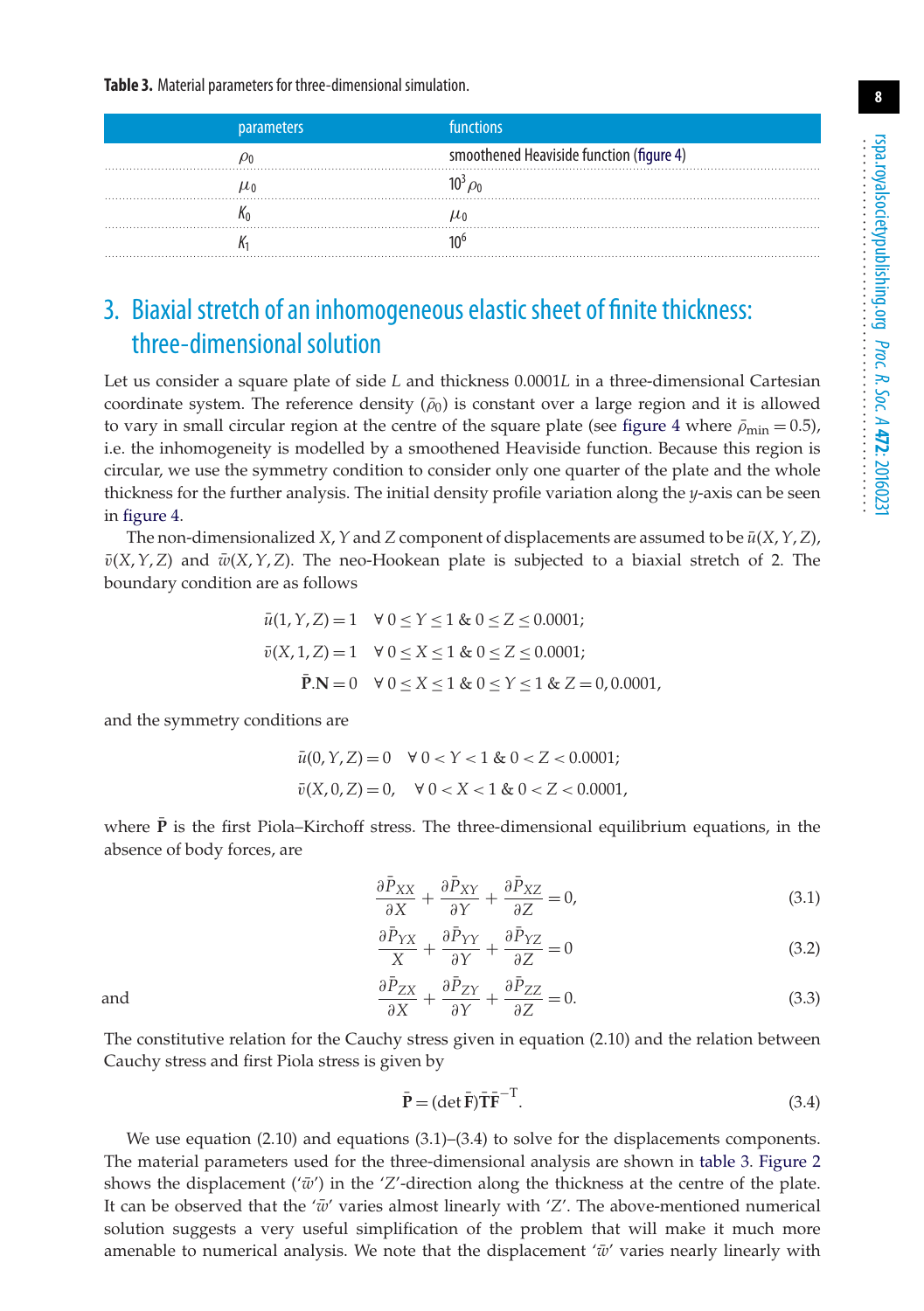

<span id="page-8-0"></span>**Figure 2.** Displacement in the*Z*-direction at the centre of the plate through the whole thickness. (Online version in colour.)

the *Z*-coordinate suggesting the assumption that  $\bar{w}(X, Y, Z) = Z\phi(X, Y)$  will reduce the threedimensional problem into a two-dimensional problem, thereby reducing the complexity of the problem significantly. In virtue of the savings in memory and time, we now proceed to study in detail a two-dimensional approximation of the problem.

## 4. Biaxial stretch of an inhomogeneous elastic sheet: two-dimensional solution

Let us consider a thin square plate of side *L*. The density profile in the reference configuration is assumed to have a structure similar to that in the three-dimensional study.

#### (a) Governing equations

In virtue of the result for the three-dimensional solution that suggests a linear relationship between the displacement in the *Z*-direction and the *Z*-coordinate, for a specimen that is a sufficiently thin sheet, the non-dimensionalized *X*, *Y* and *Z* component of displacements are assumed to be  $\bar{u}(X, Y)$ ,  $\bar{v}(X, Y)$  and  $\bar{w}(X, Y, Z) = Z\phi(X, Y)$ . It is also worth observing that Varley & Cumberbatch [\[22\]](#page-17-15) also appealed to the same assumption concerning the displacement ' $\bar{w}'$  to study large deformations of harmonic materials (the study by Varley & Cumberbatch [\[22\]](#page-17-15)) is recondite as there are no bodies that can be described through the constitutive model for harmonic materials, it seems that the choice of the form of the constitutive relation was chosen, so that the problem could reduce to a well-known partial differential equation). The deformation gradient is given by

$$
\mathbf{F} = \mathbf{I} + \frac{\partial \mathbf{u}(\mathbf{X})}{\partial \mathbf{X}},\tag{4.1}
$$

i.e.

$$
\mathbf{F} = \begin{bmatrix} 1 + \frac{\partial \bar{u}}{\partial X} & \frac{\partial \bar{u}}{\partial Y} & 0 \\ \frac{\partial \bar{v}}{\partial X} & 1 + \frac{\partial \bar{v}}{\partial Y} & 0 \\ Z \frac{\partial \phi}{\partial X} & Z \frac{\partial \phi}{\partial Y} & 1 + \phi \end{bmatrix}.
$$
 (4.2)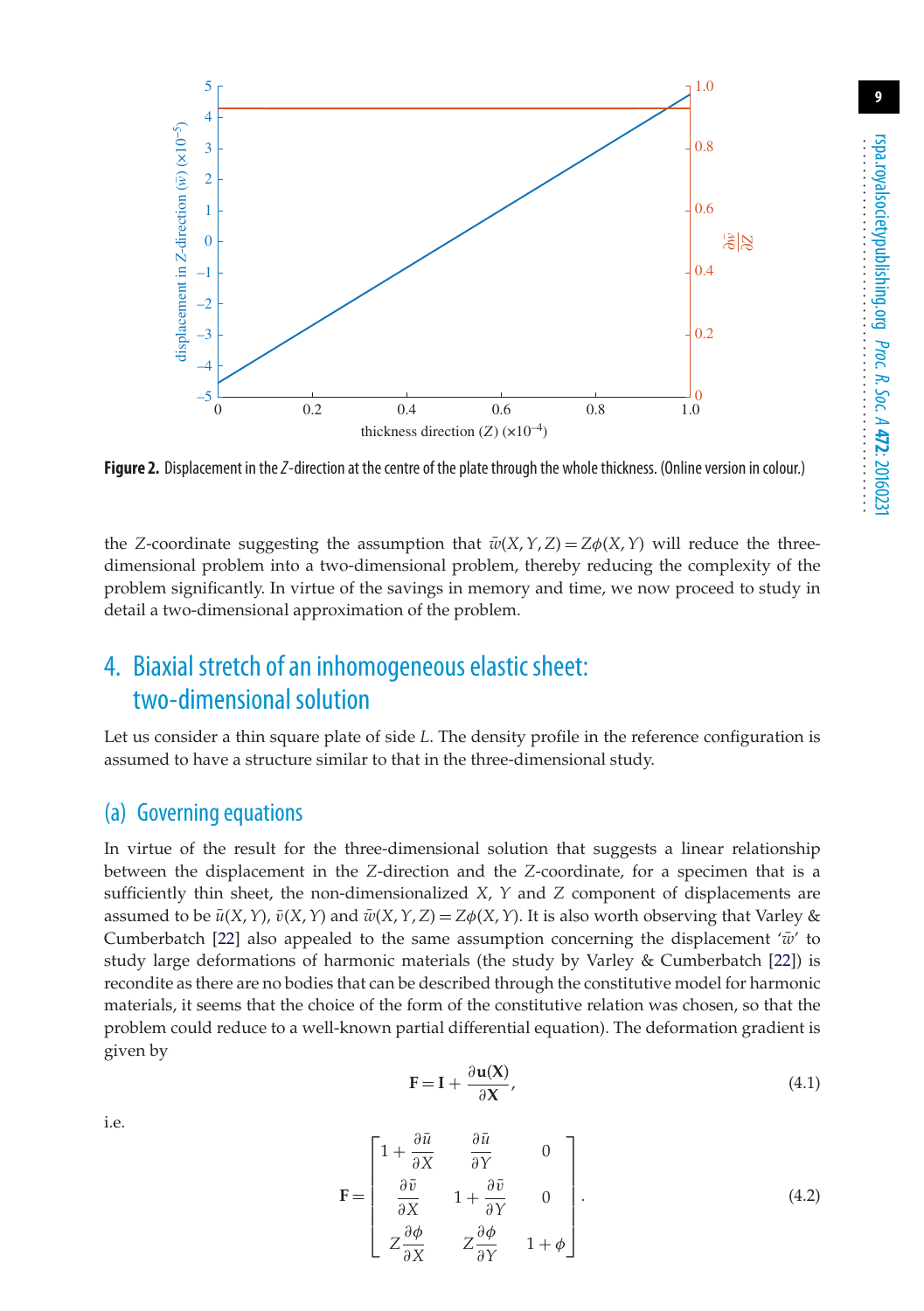Using the linear dependence for the *Z* displacement, Cauchy stress components  $\bar{T}_{XZ}$  and  $\bar{T}_{YZ}$ for the generalized Gent body are as follows

$$
\bar{T}_{XZ} = \frac{\beta_1 Z(\partial \phi/\partial X + \partial \bar{u}/\partial X(\partial \phi/\partial X) + \partial \bar{u}/\partial Y(\partial \phi/\partial Y))}{(\phi + 1)((\partial \bar{u}/\partial X + 1)\partial \bar{v}/\partial Y + \partial \bar{u}/\partial X - \partial \bar{u}/\partial Y(\partial \bar{v}/\partial X) + 1)}
$$
(4.3)

and

$$
\bar{T}_{YZ} = \frac{\beta_1 Z(\partial \phi/\partial Y + \partial \bar{\nu}/\partial X(\partial \phi/\partial X) + \partial \bar{\nu}/\partial Y(\partial \phi/\partial Y))}{(\phi + 1)((\partial \bar{\nu}/\partial Y + 1)\partial \bar{\mu}/\partial X + \partial \bar{\nu}/\partial Y - \partial \bar{\mu}/\partial Y(\partial \bar{\nu}/\partial X) + 1)},
$$
(4.4)

and for a neo-Hookean body, expression (4.4) for the shear stresses take the form

$$
\bar{T}_{XZ} = \frac{\alpha_2 Z(\partial \phi/\partial X + \partial \bar{u}/\partial X(\partial \phi/\partial X) + \partial \bar{u}/\partial Y(\partial \phi/\partial Y))}{(\phi + 1)((\partial \bar{u}/\partial X + 1)\partial \bar{v}/\partial Y + \partial \bar{u}/\partial X - \partial \bar{u}/\partial Y(\partial \bar{v}/\partial X) + 1)}
$$
(4.5)

and

$$
\bar{T}_{YZ} = \frac{\alpha_2 Z(\partial \phi/\partial Y + \partial \bar{\nu}/\partial X(\partial \phi/\partial X) + \partial \bar{\nu}/\partial Y(\partial \phi/\partial Y))}{(\phi + 1)((\partial \bar{\nu}/\partial Y + 1)\partial \bar{\mu}/\partial X + \partial \bar{\nu}/\partial Y - \partial \bar{\mu}/\partial Y(\partial \bar{\nu}/\partial X) + 1)}.
$$
(4.6)

The other components of Cauchy stress, namely  $\bar{T}_{XX}$ ,  $\bar{T}_{YY}$  and  $\bar{T}_{XY}$ , do not show any dependence on *Z*. Therefore, by selecting an appropriately small thickness for the plate, the components *Z*( $\partial \phi / \partial X$ ), *Z*( $\partial \phi / \partial Y$ ),  $\bar{T}_{XZ}$  and  $\bar{T}_{YZ}$  will be negligible, and from this perspective, we can drop these terms. This results in the deformation gradient being only a function of '*X*' and '*Y*', i.e.

$$
\mathbf{F} = \begin{bmatrix} 1 + \frac{\partial \bar{u}}{\partial X} & \frac{\partial \bar{u}}{\partial Y} & 0 \\ \frac{\partial \bar{v}}{\partial X} & 1 + \frac{\partial \bar{v}}{\partial Y} & 0 \\ 0 & 0 & 1 + \phi \end{bmatrix} .
$$
 (4.7)

The plate is biaxially stretched and the boundary conditions are given by

$$
\bar{u}(1, Y) = u_1 \quad \forall \ 0 < Y < 1
$$
\n
$$
\bar{v}(X, 1) = u_1 \quad \forall \ 0 < X < 1
$$

and the symmetry conditions are

$$
\bar{u}(0, Y) = 0 \quad \forall \ 0 < Y < 1
$$
\n
$$
\bar{v}(X, 0) = 0 \quad \forall \ 0 < X < 1.
$$

Because **F** is only a function of the coordinates *X* and *Y*, the traction-free condition on the top and the bottom of the sheet reduces to  $\bar{P}_{ZZ} = 0$ . As large deformations of the polymeric solid are involved and it is necessary to make a distinction between the Lagrangian and Eulerian formulations. It would be numerically convenient to use a Lagrangian formulation because it does not involve the evolving geometry and hence we use it in this study. The non-dimensional governing equation is given by

$$
\text{Div }\bar{\mathbf{P}}=0,
$$

where  $\bar{P}$  is the first Piola–Kirchhoff stress tensor. The relation between the Cauchy stress and first Piola–Kirchhoff tensor is given by

$$
\bar{\mathbf{P}} = (\det \bar{\mathbf{F}}) \bar{\mathbf{T}} \bar{\mathbf{F}}^{-T}.
$$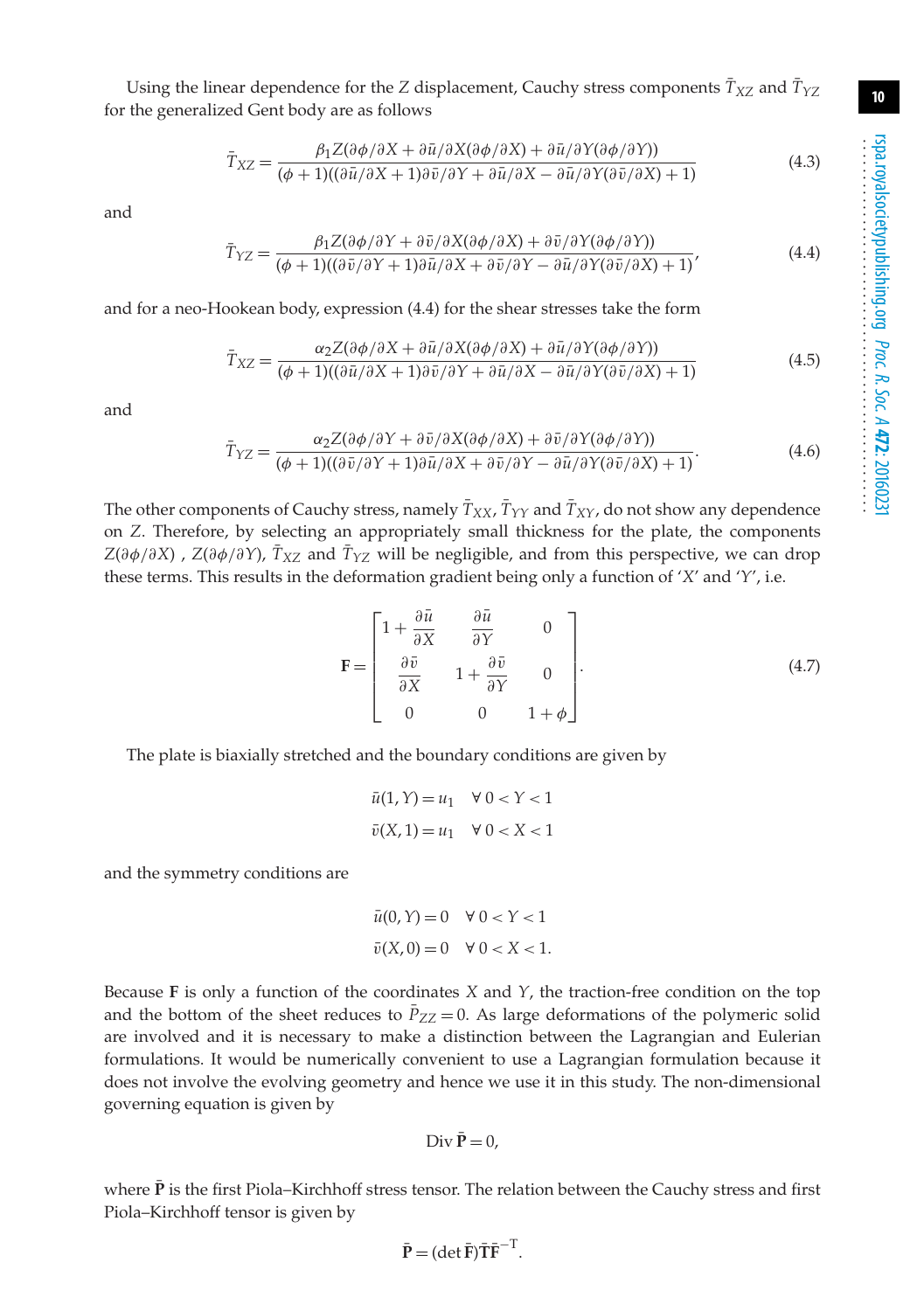Using the above the relation, the Piola Kirchhoff stress components for the generalized Gent model are as follows

$$
\bar{P}_{XX} = \beta_1 + \beta_1 \frac{\partial \bar{u}}{\partial X} + \left(\frac{\partial \bar{v}}{\partial Y} + 1\right)(\phi + 1)(\beta_3 - \beta_1 \beta_2),\tag{4.8}
$$

$$
\bar{P}_{YY} = \beta_1 + \beta_1 \frac{\partial \bar{v}}{\partial Y} + \left(\frac{\partial \bar{u}}{\partial X} + 1\right)(\phi + 1)(\beta_3 - \beta_1 \beta_2),\tag{4.9}
$$

$$
\bar{P}_{XY} = \beta_1 \frac{\partial \bar{u}}{\partial Y} - \frac{\partial \bar{v}}{\partial X} (\phi + 1)(\beta_3 - \beta_1 \beta_2),\tag{4.10}
$$

$$
\bar{P}_{YX} = \beta_1 \frac{\partial \bar{v}}{\partial X} - \frac{\partial \bar{u}}{\partial Y} (\phi + 1)(\beta_3 - \beta_1 \beta_2)
$$
\n(4.11)

 $\frac{\partial \bar{v}}{\partial Y} - \frac{\partial \bar{u}}{\partial Y}$ 

 $\frac{\partial \bar{v}}{\partial X} + 1$  +  $\beta_1(\phi + 1)$ , (4.12)

and 
$$
\bar{P}_{ZZ} = (\beta_3 - \beta_1 \beta_2) \left( \frac{\partial \bar{u}}{\partial X} \right)
$$

where

$$
\beta_1 = \frac{\mu_0(\bar{X})}{K_1(\det \bar{F})^{n(\bar{X})}} (\det \bar{F})^{-2/3} \frac{1}{(1 - ((tr(\bar{B}) - 3)/(I_m(\bar{X}) - 3)))},
$$
\n
$$
\beta_2 = \frac{1}{3} \frac{tr(\bar{B})}{\det \bar{F}},
$$
\n
$$
\beta_3 = \frac{n\mu_0(\bar{X})(I_m(\bar{X}) - 3)}{2K_1(\det \bar{F})^{n(\bar{X})}} \log \left(1 - \left(\frac{tr(\bar{B}) - 3}{I_m(\bar{X}) - 3}\right)\right) + \frac{K_0(\bar{X})\nu(\bar{X})}{K_1(\det \bar{F})^{n(\bar{X})}} \left[\frac{I_3^{\nu(\bar{X})} - \frac{1}{I_3^{\nu(\bar{X})}}}{I_3^{\nu(\bar{X})}}\right]
$$
\n
$$
- \frac{K_0(\bar{X})n(\bar{X})}{K_1(\det \bar{F})^{n(\bar{X})}} \left[\frac{I_3^{\nu(\bar{X})} + \frac{1}{I_3^{\nu(\bar{X})}} - 2}{I_3^{\nu(\bar{X})}}\right].
$$

The material parameters for the generalized Gent model are shown in [table 2.](#page-6-1)

 $\frac{\partial X}{\partial x}$  +

 $\frac{\partial \bar{v}}{\partial x}$  $\overline{\partial Y}$  +

∂*u*¯ ∂*X*

Similarly, the Piola stress components for the generalized neo-Hookean model are as follows

$$
\bar{P}_{XX} = \alpha_2 + \alpha_2 \frac{\partial \bar{u}}{\partial X} + \alpha_1 \left( \frac{\partial \bar{v}}{\partial Y} + 1 \right) (\phi + 1),\tag{4.13}
$$

$$
\bar{P}_{YY} = \alpha_2 + \alpha_2 \frac{\partial \bar{v}}{\partial Y} + \alpha_1 \left(\frac{\partial \bar{u}}{\partial X} + 1\right) (\phi + 1),\tag{4.14}
$$

$$
\bar{P}_{XY} = \alpha_2 \frac{\partial \bar{u}}{\partial Y} - \alpha_1 \frac{\partial \bar{v}}{\partial X} - \alpha_1 \phi \frac{\partial \bar{v}}{\partial X},\tag{4.15}
$$

$$
\bar{P}_{YX} = \alpha_2 \frac{\partial \bar{v}}{\partial X} - \alpha_1 \frac{\partial \bar{u}}{\partial Y} - \alpha_1 \phi \frac{\partial \bar{u}}{\partial Y}
$$
\n(4.16)

and 
$$
\bar{P}_{ZZ} = \alpha_2(\phi + 1) + \alpha_1 \left( \frac{\partial \bar{u}}{\partial X} + \frac{\partial \bar{v}}{\partial Y} + \frac{\partial \bar{u}}{\partial X} \frac{\partial \bar{v}}{\partial Y} - \frac{\partial \bar{u}}{\partial Y} \frac{\partial \bar{v}}{\partial X} + 1 \right),
$$
 (4.17)

where

$$
\alpha_1 = \frac{K_0(\det \bar{\mathbf{F}} - 1)}{K_1 \det \bar{\mathbf{F}}} - \frac{\mu_0 \det \bar{\mathbf{F}}}{3K_1} \operatorname{tr} \bar{\mathbf{B}},
$$

$$
\alpha_2 = \frac{\mu_0}{K_1} \det \bar{\mathbf{F}}.
$$

The material parameters for the generalized neo-Hookean model are shown in [table 1.](#page-5-0)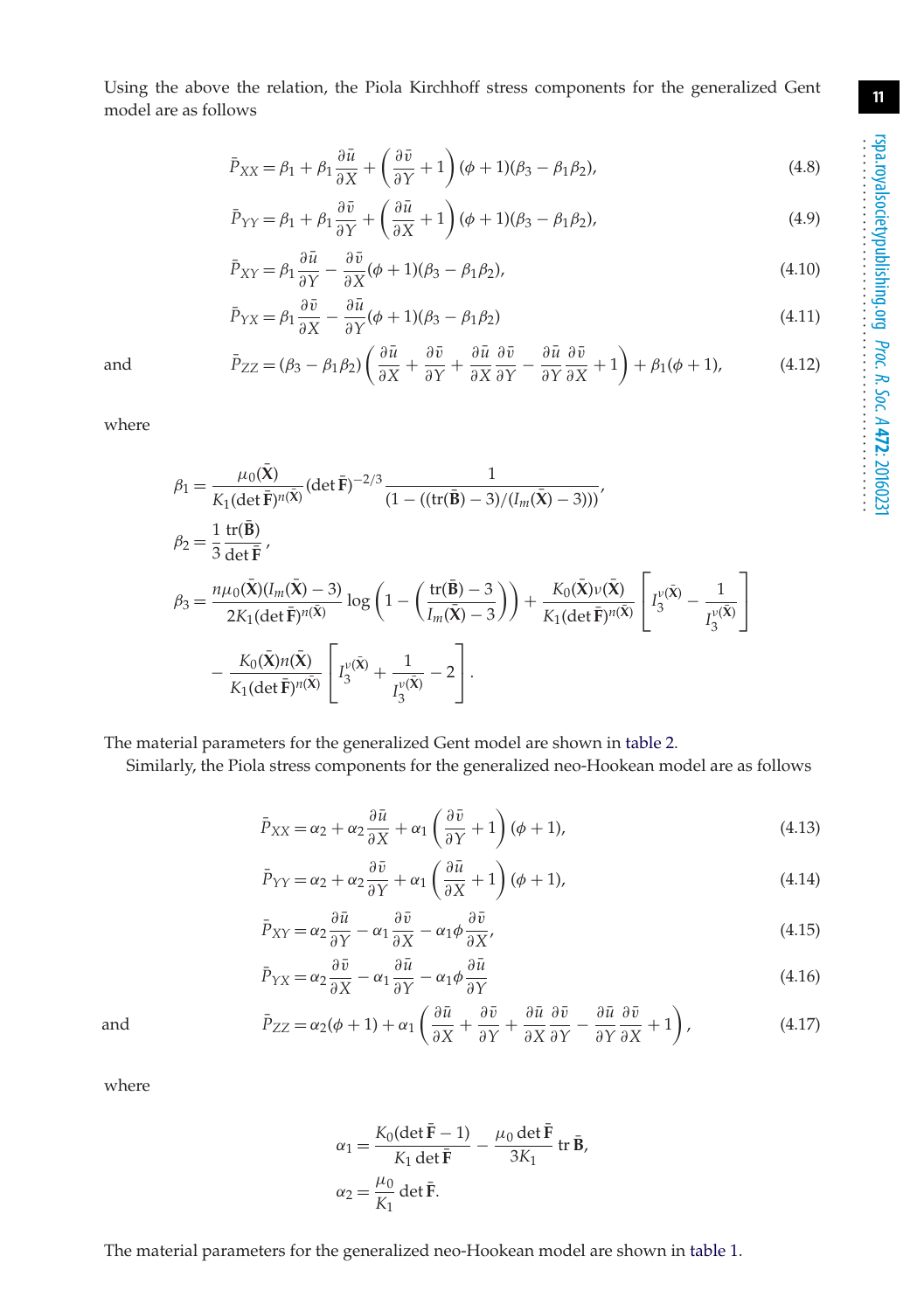

<span id="page-11-0"></span>Figure 3. Normalized current density at a stretch of 3.9 for different mesh sizes at the centre of the plate, where initial reference density is the lowest.

The equilibrium equations, in the absence of body forces, are

$$
\frac{\partial \bar{P}_{XX}}{\partial X} + \frac{\partial \bar{P}_{XY}}{\partial Y} = 0,\tag{4.18}
$$

$$
\frac{\partial \bar{P}_{YX}}{\partial X} + \frac{\partial \bar{P}_{YY}}{\partial Y} = 0
$$
\n(4.19)

and  $P_{ZZ} = 0$ , (4.20)

and the balance of mass is given by

$$
\rho = \rho_0 \det \bar{\mathbf{F}}.\tag{4.21}
$$

#### (b) Numerical method

The equation-based modelling in COMSOL Multiphysics $\mathcal{B}$  was used to solve the abovementioned set of partial differential equations using the finite-element method. As the study involves large deformations of the plate, the displacement boundary condition was applied in step increments, and the solution of the previous step was fed as the initial guess for the next step. The number of elements was fixed based on a grid independence study. The relative tolerance was of the order of  $10^{-6}$ . Very fine triangular elements were provided in the region where there were initial density variations. Of the different quantities such as stresses, displacement and current density, the current density  $(\bar{\rho})$  was the one, which showed sensitivity to the number of elements. Hence, we show here the variation of  $\bar{\rho}$  with the number of elements in [figure 3.](#page-11-0) The mesh size of  $2.5 \times 10^{-6}$  in the inner region corresponds to 44 038 elements [\(figure 3\)](#page-11-0), and this was chosen for further analysis in this study.

#### 5. Damage initiation criterion and results

The effect of inhomogeneity on the response of the polymeric sheet was studied using a smoothened Heaviside function for two specific inhomogeneities, one wherein the normalized densities in the central region and outside the central region were chosen to be 0.3 and 1, respectively, with a sharp change in a narrow domain [\(figure 4\)](#page-12-0), whereas in the other case the density is 0.5 in the centre region, and 1 outside the circular region of inhomogeneity.

In both these cases, we find that the region that is less dense in the reference (undeformed) configuration, deteriorates (in the sense that the density and hence the load carrying capacity drops) very much more severely than the material in the rest of the body, indicating that failure will occur first in this region of initially lower density. For example, the percentage reduction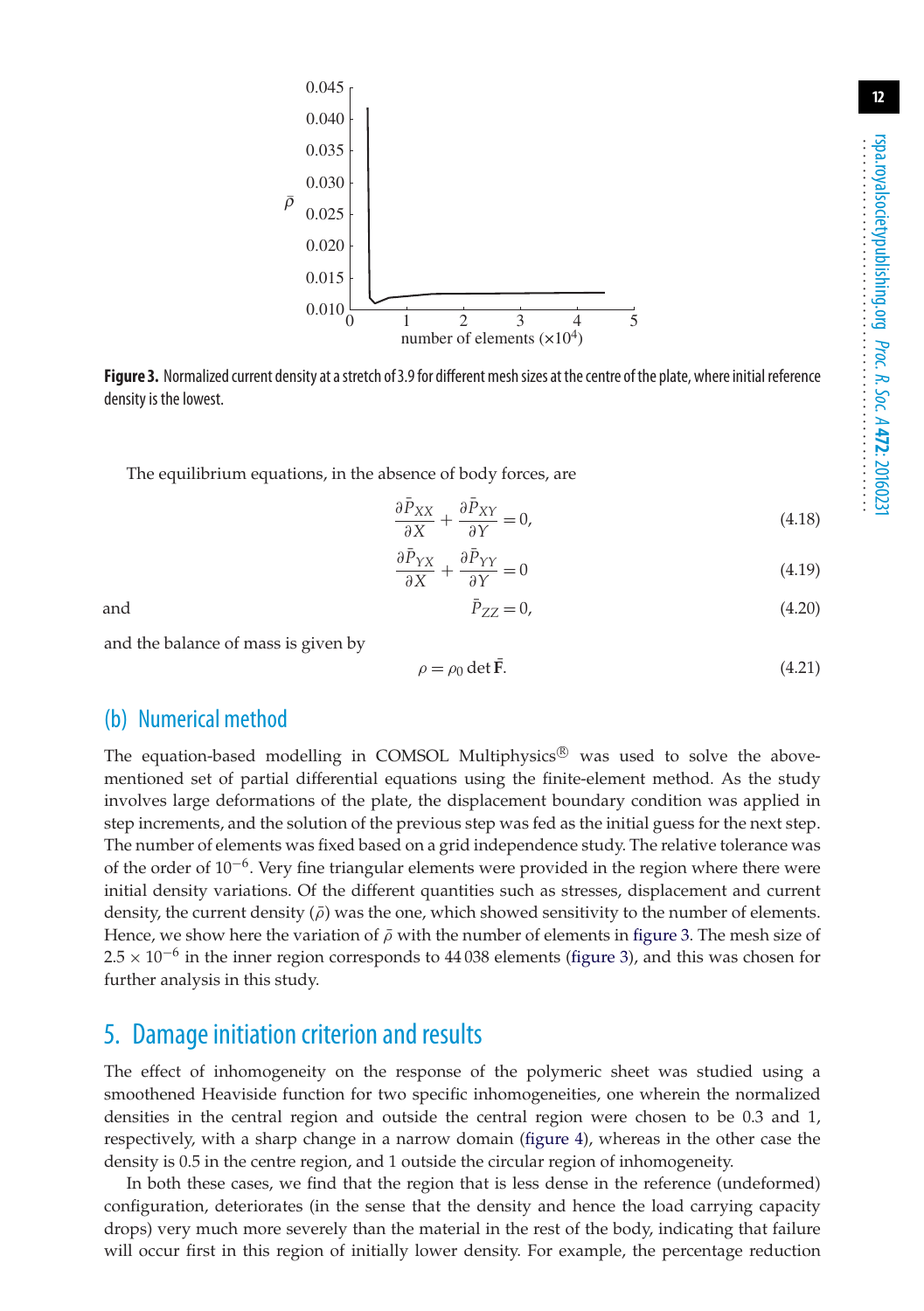

<span id="page-12-0"></span>**Figure 4.** Initial variation of  $\bar{\rho}$  with the Y-coordinate for the two cases considered in this study.



<span id="page-12-1"></span>**Figure 5.** Density variation with nominal stretch for the generalized Gent model. (*a*)  $\bar{\rho}$  at the centre is 50% of farfield value and (*b*)  $\bar{\rho}$  at the centre is 30% of the farfield value.

in density is above 95% in the central region, whereas away from the central circular region of initially lower density, it is less than 1% at a stretch of 3.9 for the generalization of the Gent model [\(table 4\)](#page-13-0). The drop in the density and drastic increase in the local volume which are observed are clear indicators of the body's impending failure. Let us first consider the case of the generalization of the Gent model. [Figure 5](#page-12-1)*a* displays the variation of the density with the stretch in the case of the central inner region which is 50% of the far-field value. We note that at point B [\(figure 5](#page-12-1)*a*), which is representative of the far-field, the density does not change significantly implying that the integrity of the material is maintained. The manner in which the norm of the stress changes with the density is portrayed in [figure 6.](#page-13-1) We note as expected, as the density decreases (which corresponds to the stretch increasing), initially the norm of the stress increases. However, we note that a critical value of the density the norm of the stress starts to decrease with an increase in stretch. It is our conjecture that it is at this point that the material gets damaged as the load carrying capacity decreases with increasing stretch (decreasing density) at this point. *Thus, we postulate the criterion for initiation of damage to be the deformation corresponding to which the derivative of the norm of the stress decreases with respect to density*. The stretch at which damage is initiated according to this criterion agrees quite well with the experiments of Gent wherein damage initiates at stretches around 3.5. Although the body has been stretched beyond this value of stretch and calculations have been carried out beyond this critical value for the density, as though the body is yet elastic, as damage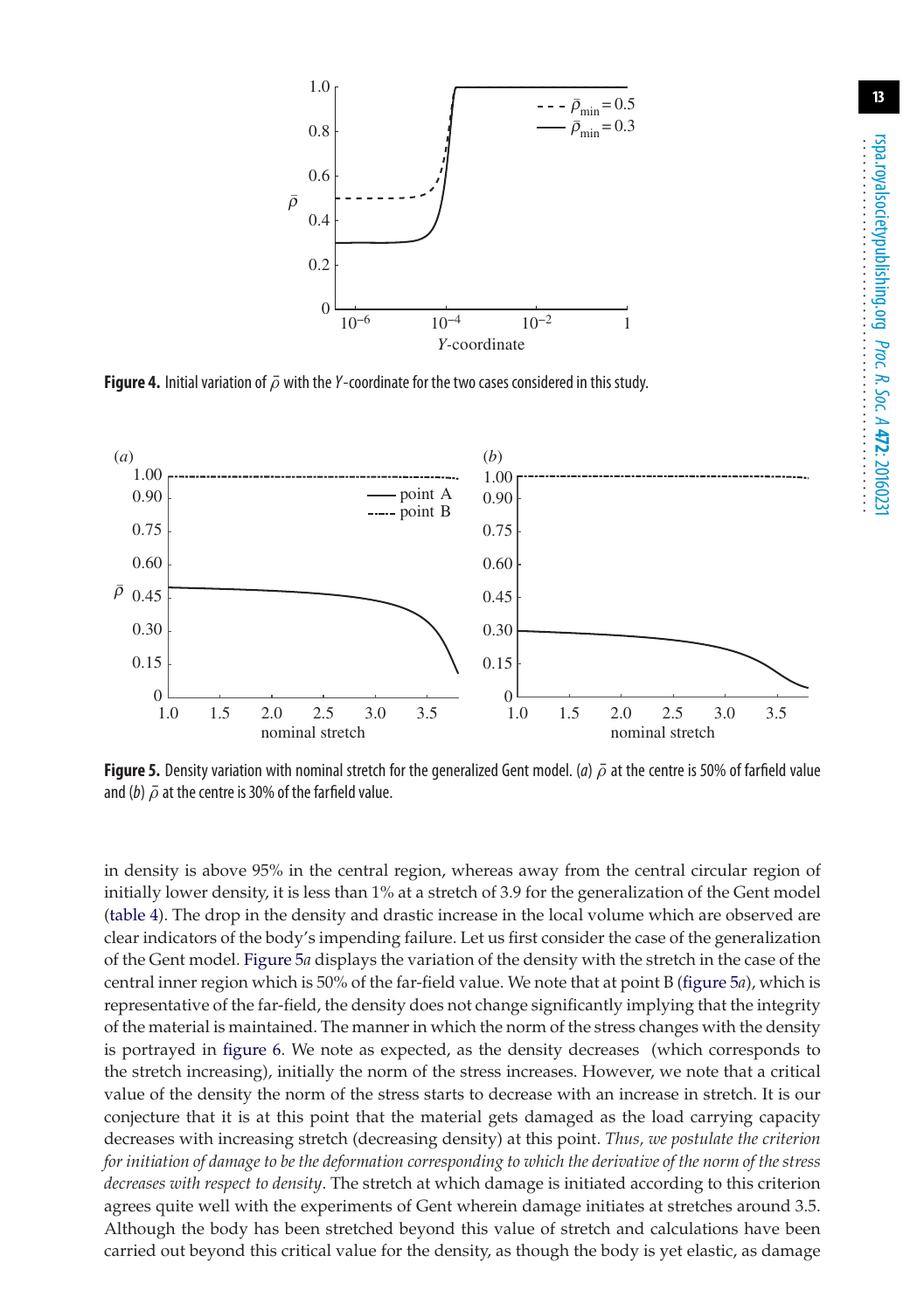

<span id="page-13-1"></span>**Figure 6.** Norm of stress tensor with stretch for generalized Gent model. (*a*) Centre point variation and (*b*) Farfield point variation.

| Y-coordinate          | percentage reduction<br>in density | Y-coordinate                   | percentage reduction<br>in density |
|-----------------------|------------------------------------|--------------------------------|------------------------------------|
| 0                     | 95.7                               | $5.71 \times 10^{-5}$          | 45.4                               |
| $7.50 \times 10^{-6}$ | 94.9                               | $6.07 \times 10^{-5}$          | 40.1                               |
| $1.93 \times 10^{-5}$ | 90.2                               | $6.43 \times 10^{-5}$          | 351                                |
| $2.61 \times 10^{-5}$ | 85.2                               | $6.82 \times 10^{-5}$          | 30.0                               |
| $3.14 \times 10^{-5}$ | 80.1                               | $7.21 \times 10^{-5}$          | 25.2                               |
| $3.57 \times 10^{-5}$ | 75.3                               | $7.71 \times 10^{-5}$          | 20.0                               |
| $4.00 \times 10^{-5}$ | 70.0                               | 8.29 $\times$ 10 <sup>-5</sup> | 15.2                               |
| $4.36 \times 10^{-5}$ | 65.2                               | $8.96 \times 10^{-5}$          | 10.8                               |
| $4.71 \times 10^{-5}$ | 60.1                               | $1.02 \times 10^{-4}$          | 5.9                                |
| $5.04 \times 10^{-5}$ | 554                                |                                | 0.98                               |

<span id="page-13-0"></span>**Table 4.** Percentage reduction in density for the generalized Gent model at a stretch of 3.9.

has been initiated, one needs to use a different model when the derivative of the norm of the stress with respect to density starts decreasing. That is, unloading a real body after the peak value in both the curves depicted in [figure 6](#page-13-1)*a*. On unloading a real body after the peak values depicted in [figure 6,](#page-13-1) the material will not go back along the same original loading curve as an elastic material will but respond by traversing a different path to a new stress free state. That is, our calculations have been carried out under the assumption that the material is elastic and hence on unloading the material, it would follow the same loading curve. Our aim in this study is just to highlight the use of the inhomogeneity of the body with the density as a possible indicator for damage rather than develop a model for a body that is undergoing damage in that a constitutive relation is also provided for the response of the body after damage has been initiated. This point needs to be emphasized. We note that at point A after a stretch of approximately 3.5 the density starts to decrease significantly. We note that our damage criterion, namely the derivative of the norm of the stress with respect to the density, occurs when the density is 0.185, a nearly 65% drop in the density, at a stretch of approximately 3.73 and the value of the determinant of  $\bar{F}$  which is a measure of the volume change being 2.7 [\(figure 6](#page-13-1)*a*). We also note that the density in the far-field falls by less than 5%, and the material is undamaged. We reiterate that the value of the stretch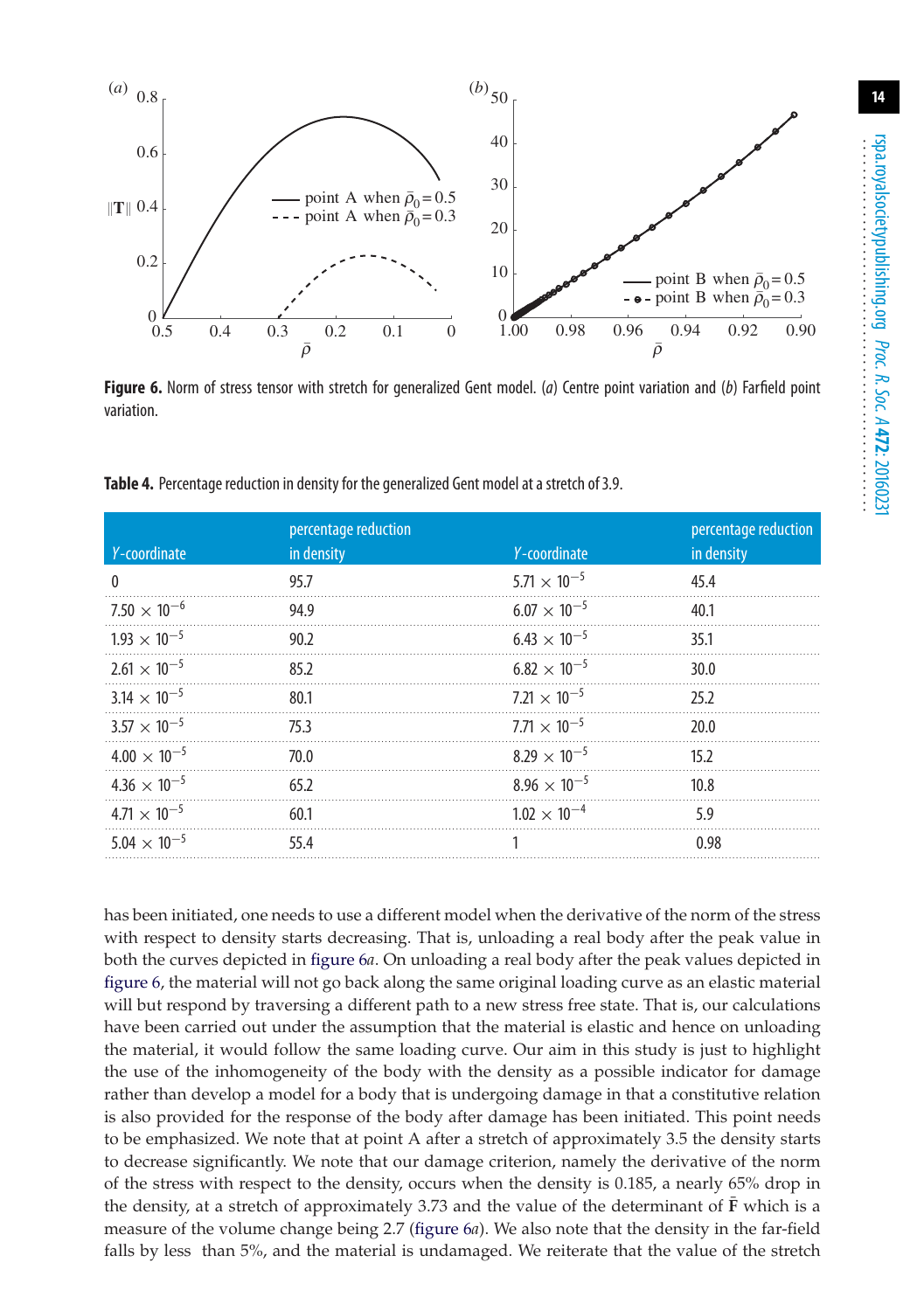

<span id="page-14-0"></span>**Figure 7.** Density variation with nominal stretch for generalized neo-Hookean model. (*a*)  $\bar{\rho}$  at the centre is 50% of farfield and (*b*)  $\bar{\rho}$  at the centre is 30% of farfield.

at which damage occurs in the region of lower density, namely 3.73 is in keeping with what is observed in experiments [\[23\]](#page-17-16). Also the volumetric strain in the far-field is of order  $10^{-4}$  similar to what has been observed in experiments (see [\[20\]](#page-17-13)). Moreover, the value of the stretch where the norm of the stress starts to decrease and the density starts to undergo a precipitous drop is approximately the same. In the case of an inhomogeneity that is merely 30% of the far-field value, we see from [figure 5](#page-12-1)*b* that the density once again decreases by less than 5% in the farfield (point A) while the damage criterion implies that damage has occurred when a density of 0.135 is reached, a decrease of around 52%, corresponding to a stretch of 3.385 and the determinant of the deformation gradient of 2.06 [\(figure 6](#page-13-1)*a*,*b*). Once again, the value of the stretch and the volumetric strain in the far-field when damage occurs are consistent with experimental observations. As before, the value of the stretch where the norm of the stress starts to decrease, and the density starts to undergo a precipitous drop is approximately the same.

Next, let us consider the biaxial stretching of a generalized compressible neo-Hookean body. The results in this case for both types of inhomogeneity are similar to that in the previous case, the only difference being in the values. In the case of the inhomogeneity wherein the density is 50% of the far-field value, the density reduces to a value of 0.335, a drop of 33%, at a stretch of 4.43, the determinant of the deformation gradient being 1.5, whereas in the far-field, the density falls by less than 10% (figures [7](#page-14-0) and [8\)](#page-15-0). In the case of an initially inhomogeneity wherein the density is 30% of the far-field value, the density decreases to 0.2, once again a drop of 33%, at a stretch of 3.45, the determinant of the deformation being 1.5, while in the far-field the density falls by around 10% (figures [7](#page-14-0) and [8\)](#page-15-0).

The state of normal, shear, radial and circumferential stress for a generalized Gent and a generalized compressible neo-Hookean, body with inhomogeneity in the density that is 30% of the far-field value, are shown in figures [9](#page-15-1) and [10.](#page-16-0) The circular arc shown in figures is the region above which the normalized density is 1. We note that the maximum value of the tensile stress as well as the shear stress occur in the transitional region where the density falls from the far-field value to that of the lower level at the centre. Furthermore, the circumferential stress depicted in [figure 9](#page-15-1)*d* indicates an annular circular region of maximum stress that coincides with the region in the undeformed state wherein the density changes significantly from the value in the far-field to the lower value in the central circular domain. The radial stresses shown in [9](#page-15-1)*c* are axisymmetric, because the inhomogeneity is circular and stretch is equi-biaxial. Similar behaviour is observed in the generalized neo-Hookean model. Because there is no stretch limit in the generalized neo-Hookean body unlike that for the generalized Gent model, the magnitude of stress difference between the centre and far-field is much less than that compared with the generalized Gent model (figures [9](#page-15-1) and [10\)](#page-16-0).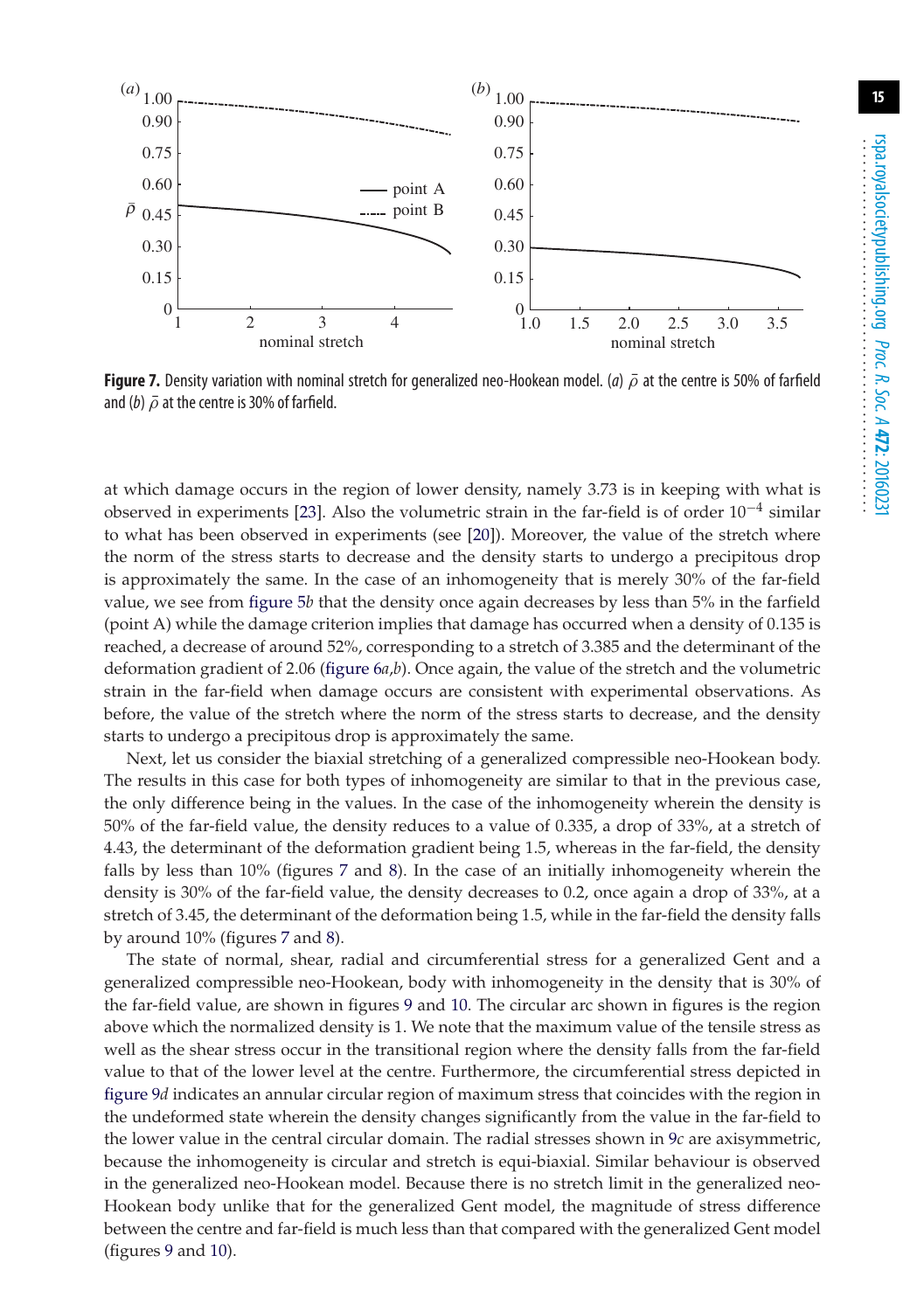

<span id="page-15-0"></span>**Figure 8.** Norm of stress tensor with stretch for generalized neo-Hookean model. (*a*) Centre point variation and (*b*) Farfield point variation.



<span id="page-15-1"></span>**Figure 9.** Generalized Gent model. (*a*) Normal stress component, *Txx*, (*b*) shear stress component, *Txy*, (*c*) radial stress and (*d*) circumferential stress. (Online version in colour.)

### 6. Conclusion

It is usual to prescribe the initiation of damage in a body by resorting to ad hoc internal variables, which could be scalar, vector or tensor in character, that most often do not have meaningful physical significance. These parameters that qualify and quantify damage, within a mechanical context, are assumed to depend on the stress, strain or other kinematical variables. Such a procedure is fraught with difficulties in virtue of the fact that for given a body in a particular configuration, one does not know if it is stress free or if it has undergone permanent set in that it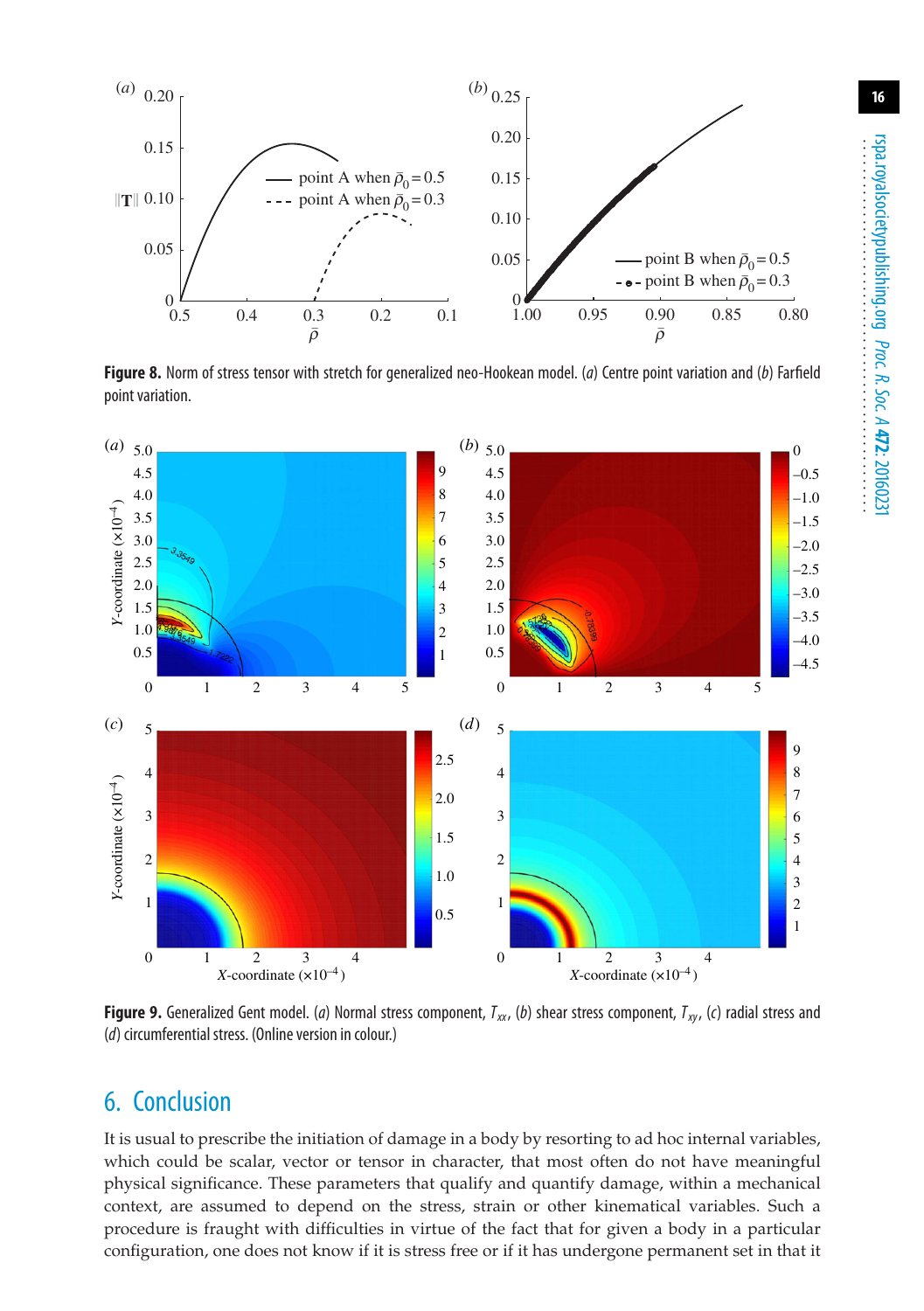

<span id="page-16-0"></span>**Figure 10.** Generalized compressible neo-Hookean model. (*a*) Normal stress component,*Txx*, (*b*) shear stress component,*Txy*, (*c*) radial stress and (*d*) circumferential stress. (Online version in colour.)

is strained with respect to some other previous configuration. Thus, a damage parameter that depends on measures such as the stress or strain, or for that matter any quantity that could depend on knowledge of a previous configuration that the body might have taken would be inappropriate. To be a meaningful criterion for defining the initiation of damage in a material, one needs to use quantities whose values are completely determined by the current configuration of the body. One such quantity is the density of the body that is completely determined in its current configuration. It also seems a very meaningful quantity for defining the initiation of damage in a class of materials as damage in such materials seems to be concomitant with the density in the body decreasing precipitously at local inhomogeneities. In this paper, we have investigated the possibility of using 'damage' as the parameter for defining the initiation of damage. We define damage to be initiated when the derivative of the norm of the stress with respect to the density becomes negative. Such a criterion implies that the load carrying capacity of the body starts to decrease at that location. We find that in the biaxial stretching of polymeric sheets such a criterion agrees well with the experiments of Gent.

Authors' contributions. P.A. was involved in the development of the governing equations and carried out all the numerical computations, Dr K.K. helped in the formulation of the boundary value problems and the development of the governing equations. Prof. K.R.R. suggested the problem and developed the theoretical framework within which to study it and supervised the solution of the problem. All the authors were involved in the write up and presentation of the problem.

Competing interests. We declare we have no competing interests.

Funding. K.R.R. thanks the National Science Foundation and the Office of Naval Research for support of this work.